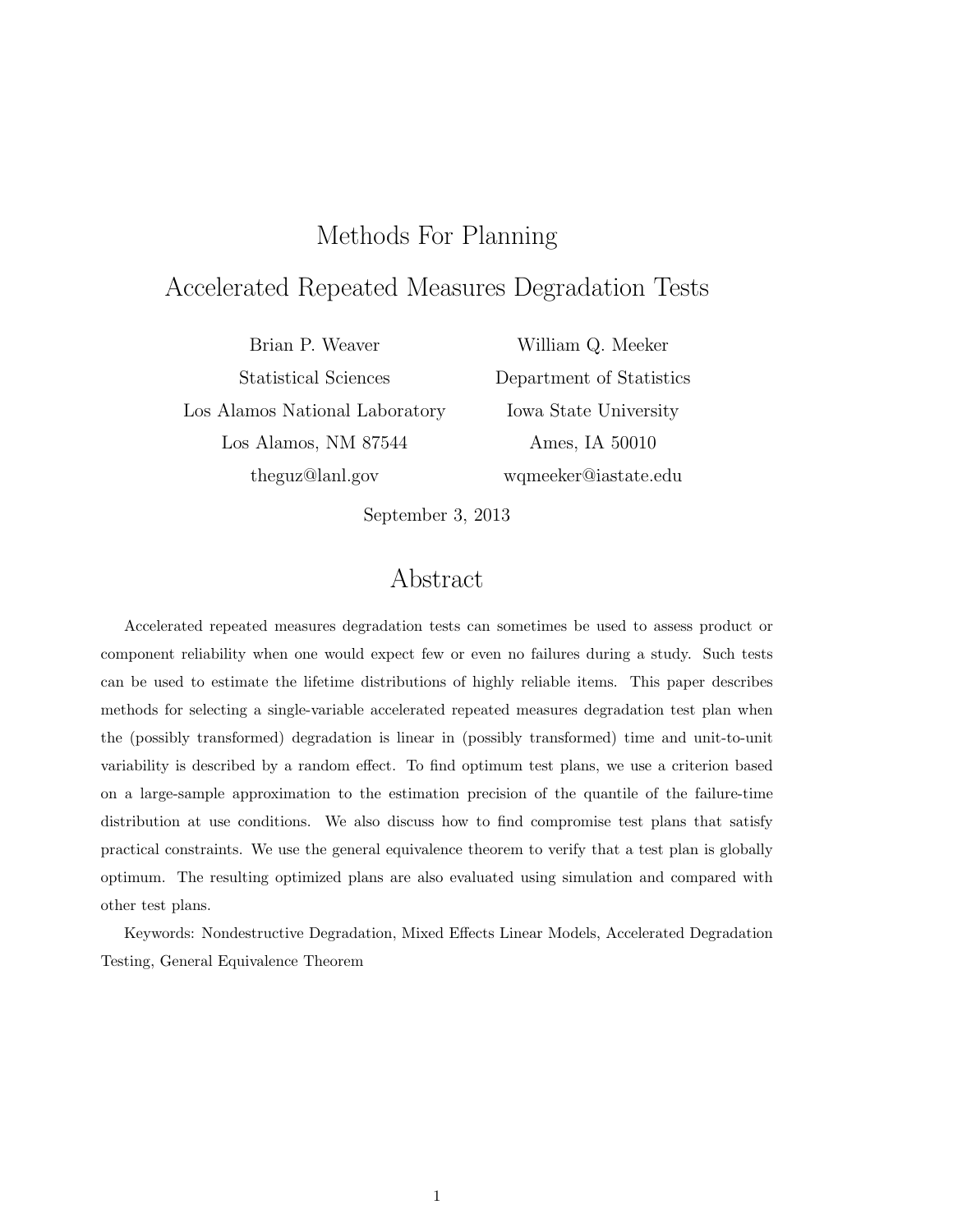## 1 Introduction

#### 1.1 Motivating Examples

Engineers often need to quantify the lifetime distribution of highly reliable items. Traditional life tests where the response is time to failure typically yield few or no failures, even with acceleration. Instead engineers can, in some applications, use methods that measure the degradation of an item, providing more information about reliability than traditional life tests. In some situations, however, the degradation rate is so low that noticeable degradation will not be observed during the test. To address this issue, engineers will expose test items to accelerated conditions, such as higher use rate, voltage, temperature, or humidity. Under these accelerated conditions, measurements of degradation are made and the relationship between the accelerating variables and the degradation rate can be modeled and unknown parameters in the model can be estimated. This relationship can then be used to extrapolate to estimate lifetimes at normal use conditions. When planning a repeated measures accelerated degradation test (RMADT), the engineers need to specify the levels of the accelerating variable at which test units will be exposed and the number of units that should be allocated to each level.

We use two examples to motivate this work. The first example is based on an experiment described by Shiomi and Yanagisawa (1979). The engineers measured the resistance of carbon-film resistors at particular points in time. At the beginning of the experiment, the resistance values of nominal resistors varied between 215.92  $\Omega$  and 224.7  $\Omega$ . The resistors were exposed to three different levels of temperature (83◦C, 133◦C, and 173◦C) in order to accelerate the degradation process. Suppose that the engineers defined degradation to be the amount of increase in resistance over time and we suppose that failure occurs when resistance exceeds 230  $\Omega$ . Figure 1a presents the original data and Figure 1b shows the data plotted versus the square root of time (i.e., on a square root axis). We suppose that the engineers wanted to estimate a quantile of the failure-time distribution at the nominal use condition 50◦C.

The second example is the sliding metal wear application found in Chapter 21 of Meeker and Escobar (1998). The experiment was conducted to test the wear resistance of a particular metal alloy. The engineers applied a range of different weights (in grams) to a piece of metal which was then slid over another piece of metal. The engineers then measured the widths of scars (in microns) that formed on the metal piece at different points in time. The engineers defined a failure to be a scar width of 50 microns. The purpose of the experiment was to study the effect of weight on wear rate and to gain a better understanding of the wear mechanism. Figure 2 presents the original data (Figure 2a) as well as the data plotted on log-log axes (Figure 2b).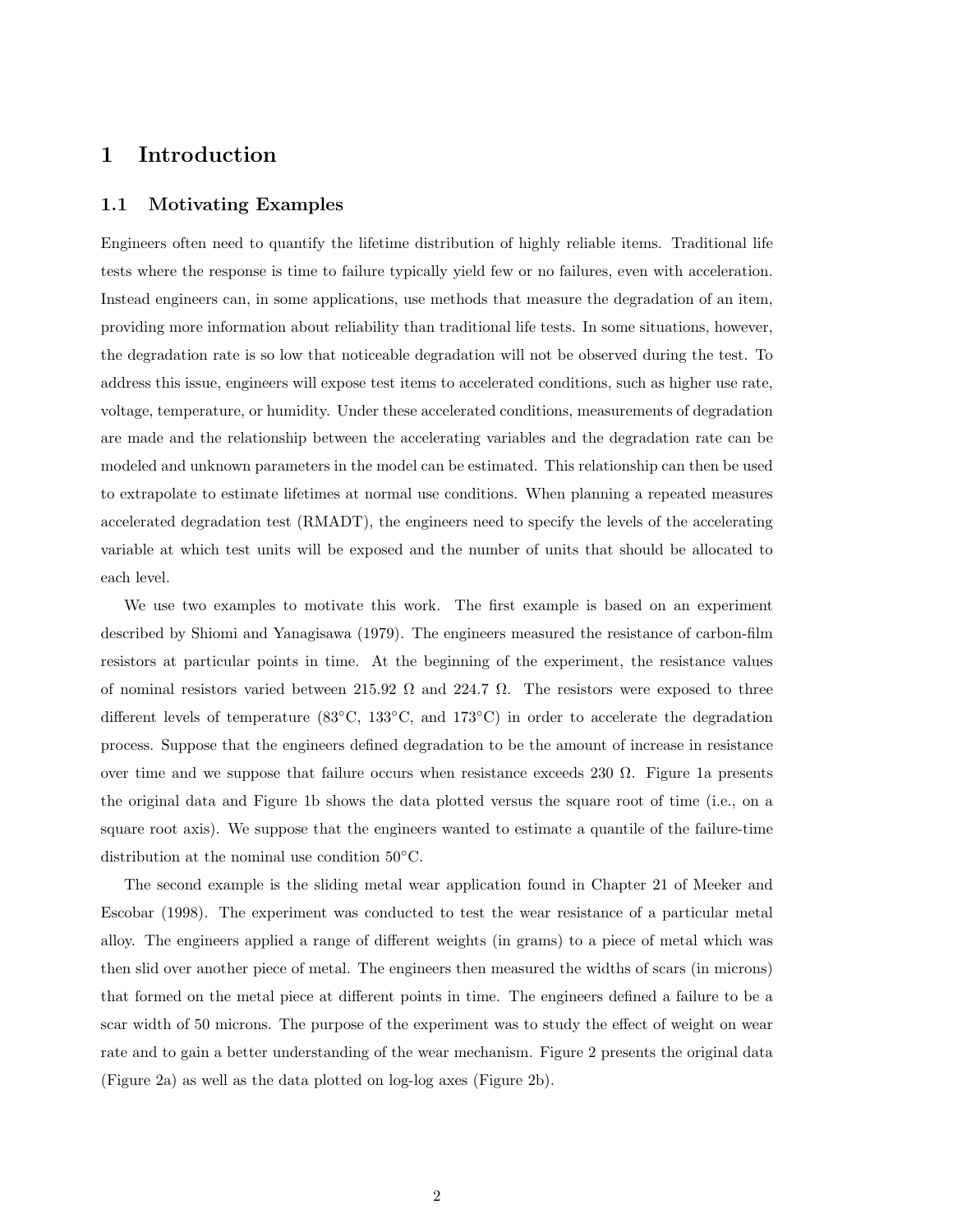

Figure 1: Carbon-Resistor data from Shiomi and Yanagisawa (1979) plotted on the original scale and a square root of time scale. The horizontal line is the point for which a failure is declared  $(resistance = 230 \Omega).$ 

## 1.2 Related Work

Nelson (1990) provides much information about accelerated testing and accelerated test models. Additionally, Nelson (2005a) and Nelson (2005b) give an extensive list of references related to accelerated test planning. Boulanger and Escobar (1994) discuss experiment design for RMADTs where the amount of degradation over time levels off to a plateau. Section 22.5 of Meeker and Escobar (1998) provides an example where evaluation by simulation is used to plan an RMADT. Yu and Tseng (1998) provide a procedure for determining when to terminate an RMADT. Wu and Chang (2002) illustrate, using a nonlinear degradation path model with a single random effect, how to find an RMADT that minimizes the variance of an estimator for a failure-time quantile subject to a cost constraint. Marseguerra, Zio and Cipollone (2003) under a model similar to that used in Wu and Chang (2002), use genetic algorithms for finding degradation tests subject to a cost constraint. Yu and Tseng (2003) describe designing an RMADT under a model with a single random effect, assuming a lognormal distribution for the slope of transformed time, under a cost constraint. Yu (2006) finds an optimum RMADT when the degradation rate is assumed to follow a reciprocal Weibull distribution. Li and Kececioglu (2006) use simulation for test planning using a similar dataset, model, and assumptions as Yu and Tseng (2003). Shi, Escobar, Meeker (2009) present methods for test planning for accelerated destructive degradation tests (i.e., only one measurement per item). Lim and Yum (2011) find optimum RMADTs assuming a Weiner process model. Lastly, Guan and Tang (2013) find D and V optimal tests for a gamma-process degradation model.

In this paper we illustrate methods for finding optimum RMADT when the degradation path is adequately modeled using a linear mixed-effects models, a model that was not considered by the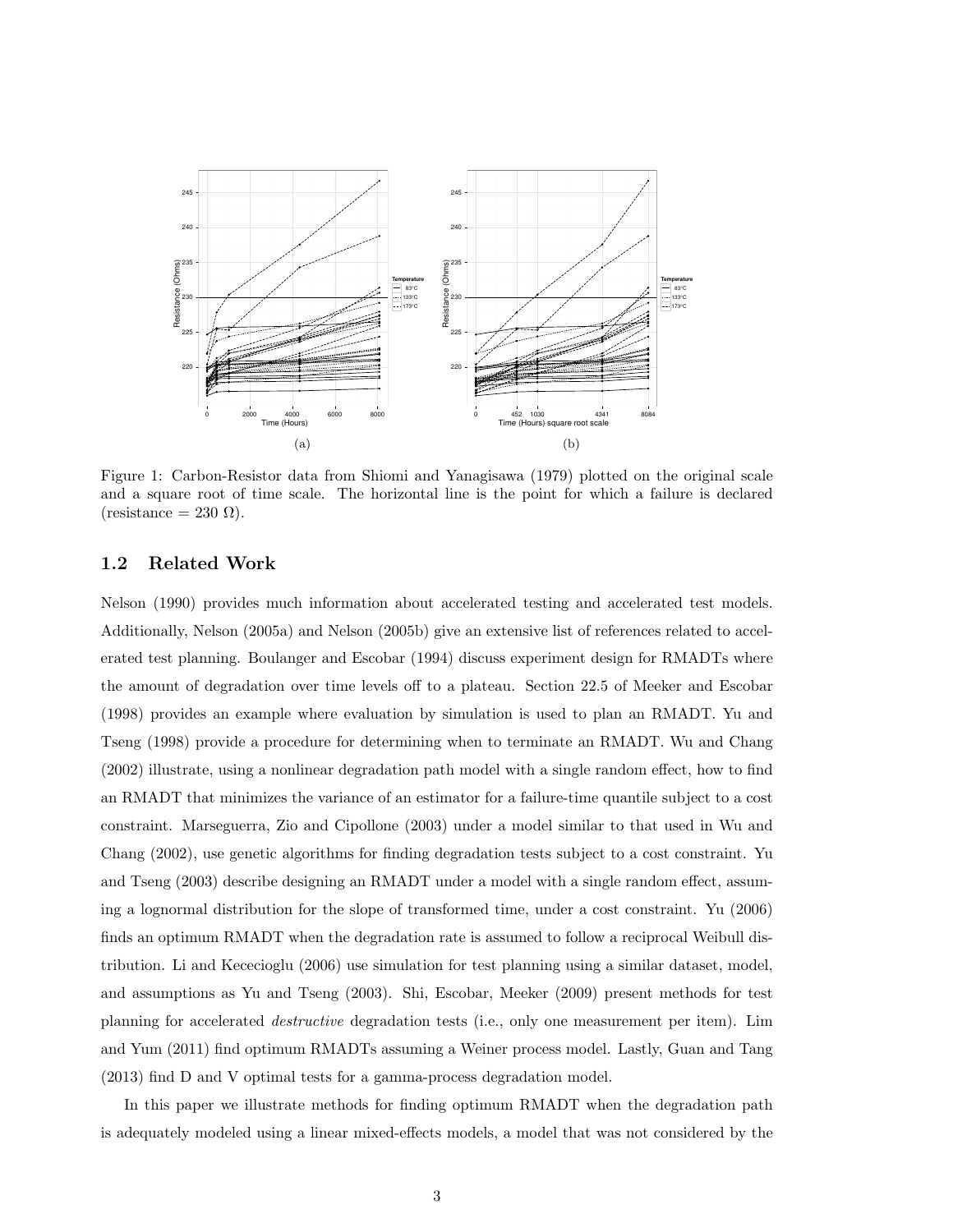

Figure 2: Scar width data of Meeker and Escobar (1998) plotted on the original scale and on a log-log scale. The horizontal line represents the point of degradation where a failure is declared (scar width  $= 50$  microns).

perviously mentioned authors. In particular, we find the levels of the accelerating variable that minimize a failure-time quantile. Optimality is then proved using the general equivalence theorem.

#### 1.3 Overview

The rest of the paper is organized as follows. Section 2 introduces the assumed general form of the degradation model and the corresponding Fisher information matrix. Section 3 discusses the relationship between the degradation model and the failure-time distribution, the failure-time distribution quantile, and the large-sample approximate variance of the maximum likelihood estimator for the failure-time distribution quantile. Section 4 describes RMADTs. Section 5 discusses the criterion for finding optimum test plans. Section 6 discusses other types of RMADT plans. Section 7 presents two different examples of single-variable RMADT planning. Section 8 shows how to use simulation to compare different types of test plans. Section 9 provides concluding remarks and areas for future research.

## 2 Degradation Models

## 2.1 Accelerated Repeated Measures Degradation Models

The actual degradation level for an observational unit at time  $t$  and accelerating variable(s) is denoted by  $\mathcal{D} = \mathcal{D}(\tau, x_1, x_2, \theta)$  where  $\tau = h_t(t)$  is a monotone increasing transformation of time,  $x_1$ and  $x_2$  are scalars of (possibly transformed) accelerating variables, and  $\theta$  is the unknown parameter vector.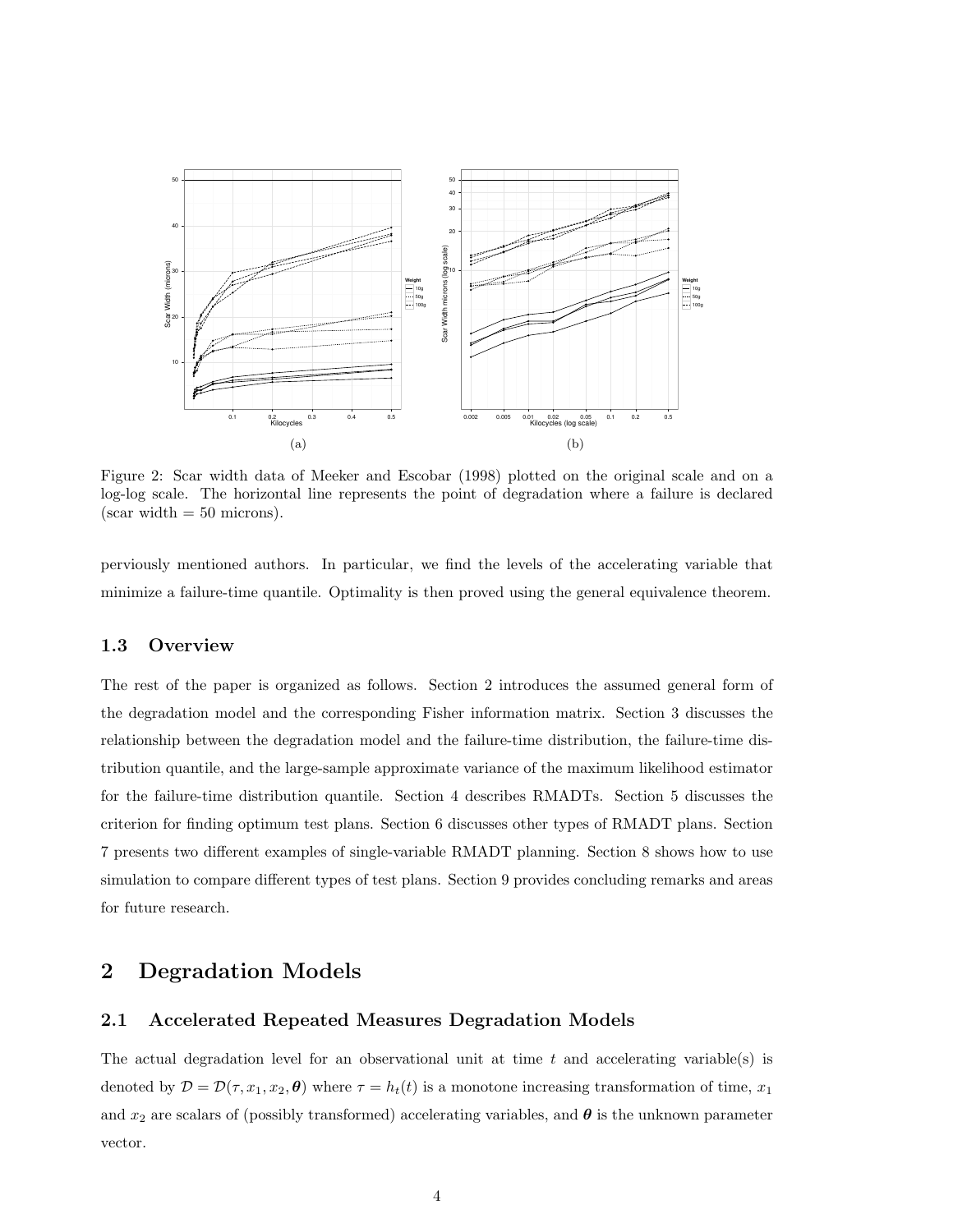The (possibly transformed) observed degradation  $Y$  at some (possibly transformed) time point t for a fixed value(s) of the (possibly transformed) accelerating variables  $x_1$  and  $x_2$  is

$$
Y = h_d(\mathcal{D}) + \varepsilon = \mu(\tau, x_1, x_2) + \varepsilon
$$
  
=  $x_1 \gamma_1 + x_2 \gamma_2 \tau + b_0 + b_1 \tau + \varepsilon,$  (1)

so that  $\mu(\tau, x_1, x_2) = h_d(\mathcal{D})$  is a location parameter for the distribution of Y that depends on the unknown parameters  $\theta$ ,  $\varepsilon \stackrel{iid}{\sim} N(0, \sigma^2)$  is a random variable that describes the within unit variation, and  $h_d$  is a monotone increasing transformation of  $\mathcal{D}$ . In (1), the term  $x_1\gamma_1$  describes how the intercept or initial value of degradation changes as a function of the accelerating variable,  $x_2\gamma_2$ describes how the degradation slope or rate changes as a function of the accelerating variable, and  $b_0$  and  $b_1$  describe the unit-to-unit variability in the degradation intercepts and slopes. Note that  $x_1$  and  $x_2$  will sometimes be exactly the same variables (but in general they do not have to be).

We assume that the variability in the linear regression parameters  $b_0$  and  $b_1$  can be described by a bivariate normal distribution

$$
(b_0, b_1)' \sim \text{BVN}(\beta, \mathbf{V})
$$

where  $\boldsymbol{\beta} = (\beta_0, \beta_1)'$  is the mean vector and

$$
\mathbf{V} = \begin{pmatrix} \sigma_{b_0}^2 & \rho \sigma_{b_0} \sigma_{b_1} \\ \rho \sigma_{b_0} \sigma_{b_1} & \sigma_{b_1}^2 \end{pmatrix}
$$

is the covariance matrix. We further assume that  $(b_0, b_1)'$  is independent of  $\varepsilon$  and that the  $\varepsilon$  values are independent over time.

For the applications described in Section 1.1, the items were measured under well-controlled laboratory conditions. Under such conditions, the primary sources of variability are unit-to-unit differences (represented by the random intercept  $b_0$  and random slope  $b_1$ , respectively), and from the measurement system (represented by  $\varepsilon$ ). Additionally, because the test environment is well controlled, autocorrelation is less important when observations on experimental units are not taken too close together. Such applications are adequately modeled with a mixed-effects model. For applications where there is a substantial amount of within unit variability and autocorrelation, a time series or stochastic processes model such as gamma process or Weiner process model might be required.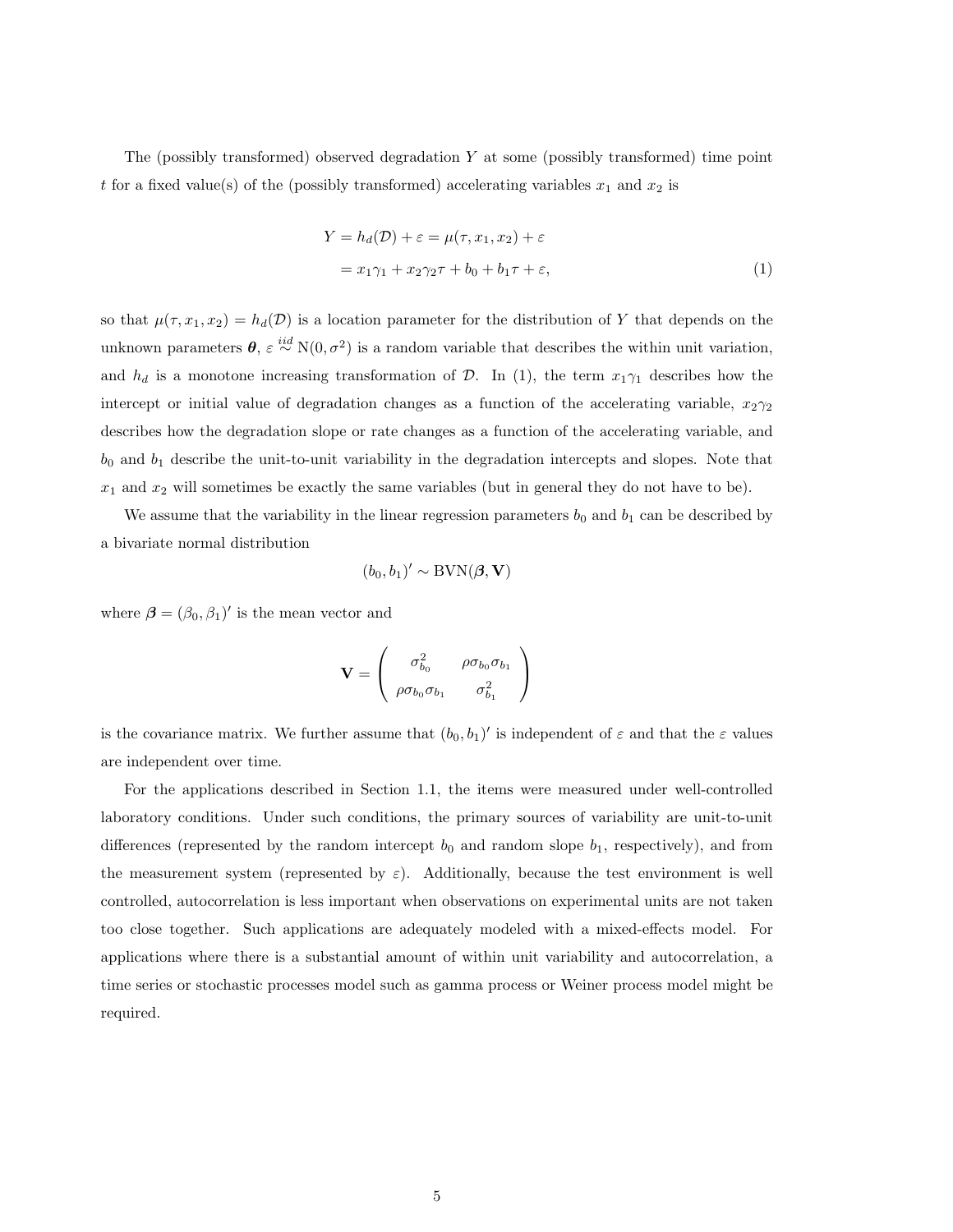# 2.2 Approximate Variance-Covariance Matrix of the Maximum Likelihood Estimators

Let  $\theta = (\gamma_1, \gamma_2, \beta, \vartheta)'$  be the *r*-element parameter vector where  $\vartheta = (\sigma_{b_0}, \sigma_{b_1}, \rho, \sigma)'$ . The largesample approximate covariance matrix of the maximum likelihood (ML) estimators is

$$
AVar(\hat{\boldsymbol{\theta}}) = [\mathcal{I}(\boldsymbol{\theta})]^{-1}
$$
 (2)

where  $\mathcal{I}(\theta) = -E \left( \frac{\partial^2 \mathcal{L}}{\partial \theta^2} \right)$  is the Fisher Information matrix and  $\mathcal{L}$  is the total loglikelihood. The derivation of the information matrix is given in the appendix.  $AVar(\hat{\theta})$  can be estimated by evaluating (2) at the ML estimates  $\hat{\theta}$ . We denote this estimator by  $\widehat{AVar}(\hat{\theta})$ .

## 3 Failure-Time Distribution for Degradation Models

This section describes the relationship between the degradation model and the induced failure-time model. If a degradation model and definition of failure are given, a failure-time distribution is implied (e.g., Chapter 13 of Meeker and Escobar 1998).

#### 3.1 Failure-Time Cumulative Distribution Function

This section shows how to derive the failure-time distribution from the degradation model in (1). A degradation process with soft failures is assumed. A soft failure occurs when the degradation level of a unit, D, reaches a pre-specified degradation level  $\mathcal{D}_{f}$ . This is equivalent to  $h_d(\mathcal{D}) \geq \mu_f$ where  $\mu_f = h_d(\mathcal{D}_f)$ . The failure time for a unit is the time at which it reaches the degradation level  $\mathcal{D}_f$ . Let T define the random variable associated with the item's time to failure. If  $b_0 + b_1 \tau \sim$  $N(\beta_0 + \tau \beta_1, \sigma_{b_0}^2 + \tau^2 \sigma_{b_1}^2 + 2\tau \rho \sigma_{b_0} \sigma_{b_1}),$  then for increasing  $\mathcal{D}$  (i.e., assuming that  $Pr(b_1 \tau < 0)$  is negligible)

$$
\Pr(T \le t) = \Pr(\mathcal{D} \ge \mathcal{D}_{f}) = \Pr(h_{d}(\mathcal{D}) \ge \mu_{f}) = \Pr(b_{0} + b_{1}\tau \ge \mu_{f} - x_{1}\gamma_{1} - x_{2}\tau\gamma_{2})
$$

$$
= 1 - \Pr(b_{0} + b_{1}\tau \le \mu_{f} - x_{1}\gamma_{1} - x_{2}\tau\gamma_{2}) = 1 - \Phi_{\text{nor}}(\kappa)
$$
(3)

where

$$
\kappa = \frac{\mu_{\rm f} - x_1 \gamma_1 - x_2 \tau \gamma_2 - b_0 - b_1 \tau}{\sqrt{\sigma_{b_0}^2 + \tau^2 \sigma_{b_1}^2 + 2 \tau \rho \sigma_{b_0} \sigma_{b_1}}}
$$

and  $\Phi_{\text{nor}}$  is the CDF of the standard normal distribution. Similarly, for decreasing  $\mathcal{D}$ , a failure happens when  $\mathcal{D} \leq \mathcal{D}_{\mathrm{f}}$  and

$$
F(t; x) = \Pr(\mathcal{D} \le \mathcal{D}_{\mathrm{f}}) = \Phi_{\mathrm{nor}}(\kappa). \tag{4}
$$

Note that the failure-time distribution is defined by the true degradation  $\mathcal D$  and not the observed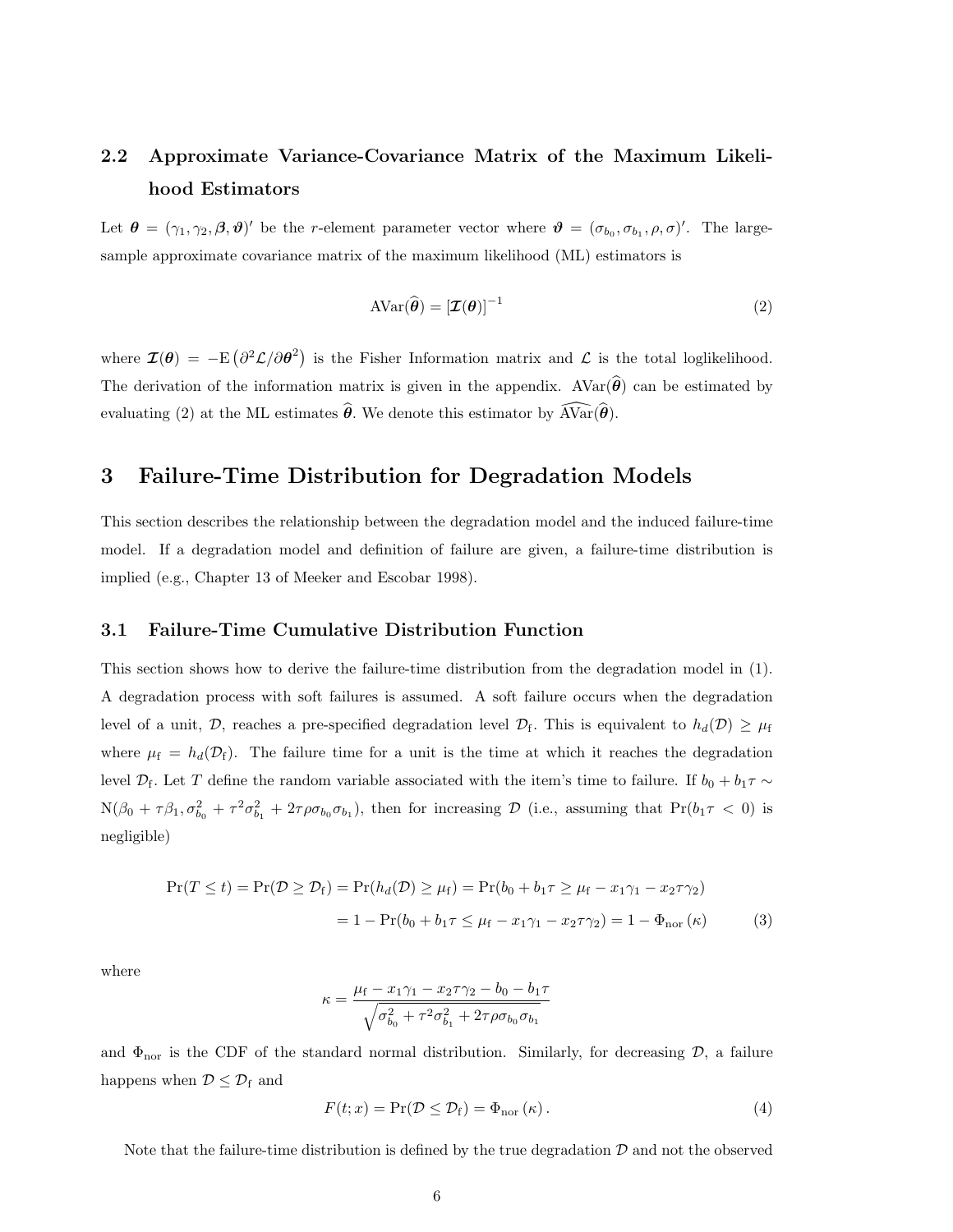degradation, given in Equation 1. This is because it is the true degradation process that is causing the items to fail in our population, regardless if we have observed the process or not. This derivation also assumes that when the degradation of an item is measured that the measurements do not in any way change the degradation paths of our items.

Although the failure time is a function of the true, unobserved degradation, our modeling for estimation of parameters is based on the observed and possibly transformed degradation.  $F_T(t; x)$ can be estimated by evaluating (3) or (4) at the ML estimates of  $\theta$ . Meeker and Escobar (1998), page 330, describes numerical integration and simulation based approaches for more complicated models where a closed form solution does not exist.

#### 3.2 Failure-Time Quantiles

From (3) or (4) the p quantile of the failure-time distribution, is  $t_p = h_t^{-1}(\tau_p)$  where

$$
\tau_p = \frac{-\left[k\rho\sigma_{b_0}\sigma_{b_1} + (\mu_f - x_1\gamma_1 - \beta_0)(x_2\gamma_2 + \beta_1)\right] \pm \sqrt{\psi}}{\left[k\sigma_{b_1}^2 - (x_2\gamma_2 + \beta_1)^2\right]}.
$$
\n(5)

Here  $k = \left[\Phi^{-1}_{\text{nor}}(1-p)\right]^2$  or  $k = \left[\Phi^{-1}_{\text{nor}}(p)\right]^2$  depending on whether a failure is declared when  $\mathcal{D} \geq \mathcal{D}_{\text{f}}$ or  $\mathcal{D} \leq \mathcal{D}_{\rm f}$ , respectively,  $k\sigma_{b_1}^2 \neq (x_2\gamma_2 + \beta_1)^2$ , and

$$
\psi = [k\rho\sigma_{b_0}\sigma_{b_1} + (\mu_f - x_1\gamma_1 - \beta_0)(x_2\gamma_2 + \beta_1)]^2 - [k\sigma_{b_1}^2 - (x_2\gamma_2 + \beta_1)^2] [k\sigma_{b_0}^2 - (\mu_f - x_1\gamma_1 - \beta_0)^2].
$$

The derivation of (5) is given in the appendix. If  $0 < p < 0.5$ , then  $t_p$  is the root where the radical in (5) is added. If  $0.5 < p < 1$ ,  $t_p$  is given by the root where the radical in (5) is subtracted. Notice that when  $p = 0.50$ , then  $\psi = 0$  (because  $k = 0$ ), giving only one root.

# 3.3 Approximate Variance for the Maximum Likelihood Estimator of a Failure-Time Quantile

Let **a** be a vector with elements  $a_i = \partial t_p / \partial \theta_i$ ,  $i = 1, ..., r$ . Then by the delta method, the largesample approximate variance of  $\hat{t}_p$  is

$$
AVar(\hat{t}_p) = \mathbf{a}' AVar(\hat{\boldsymbol{\theta}})\mathbf{a}.
$$
\n(6)

 $\text{Var}(\widehat{t}_p)$  can be estimated by evaluating (6) at  $\widehat{\boldsymbol{\theta}}$ .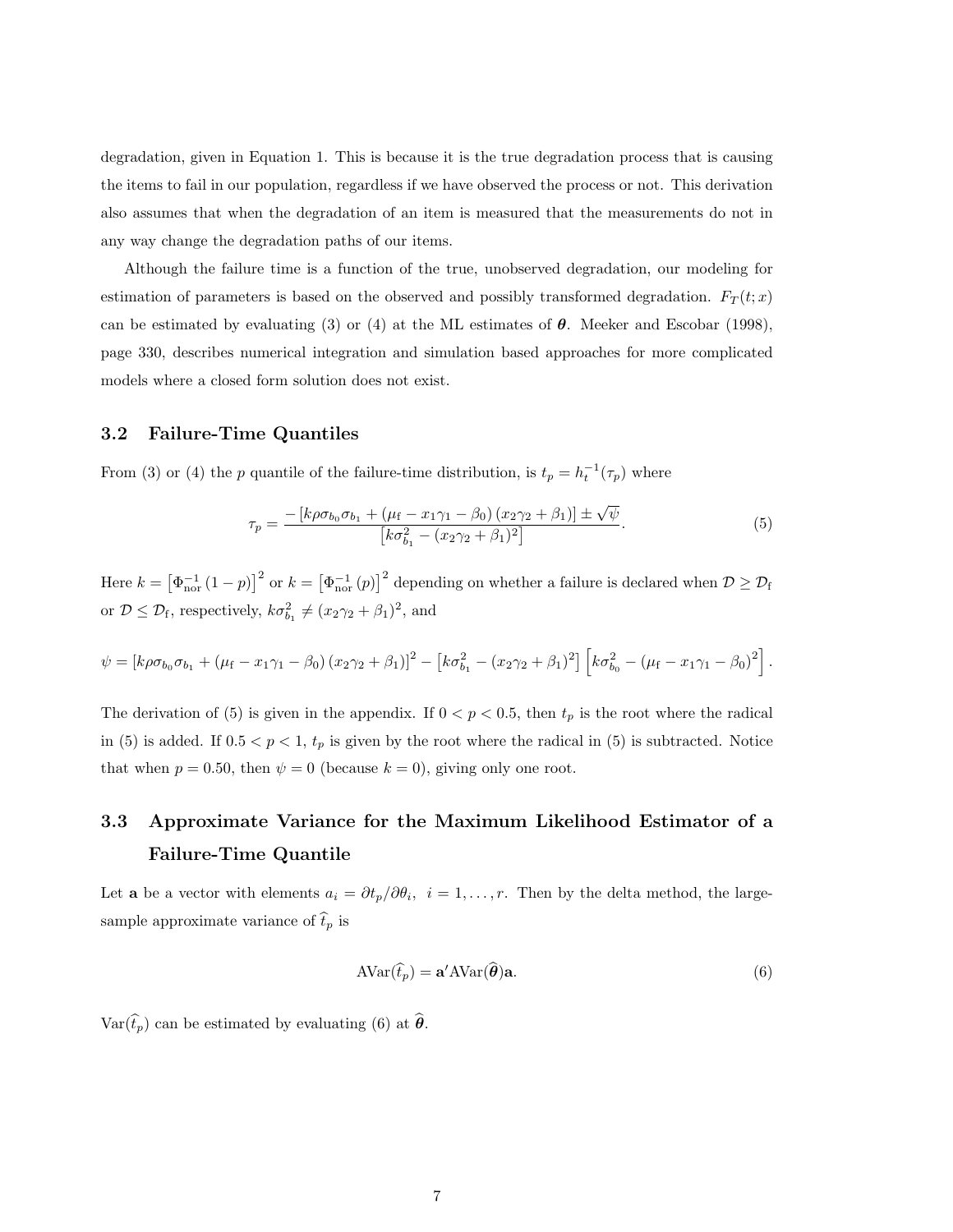# 4 Repeated Measures Accelerated Degradation Test Planning

#### 4.1 Planning Information

RMADT planning requires specification of the form of (1), information (planning values) for the unknown model parameters, a distribution for the variability, the failure-defining critical degradation level  $\mathcal{D}_f$ , the points in time at which degradation measurements will be made, and a range of the accelerating variables allowed for the test.

#### 4.2 Inspection Schedule Specification

Part of an RMADT plan specification is the inspection schedule (i.e., the points in time that a measurement will be made on a unit). The optimally selected inspection times for our mixed-effects model, puts all measurements at the beginning and the end of the experiment. Such a schedule is not practical in actual applications. Such a two-point inspection schedule would provide no information about the assumed (linear) slope of the degradation if measuring the items changed the items' degradation paths. This could not be detected with just a two-point plan in time. In many applications of RMADT, equal or approximately equal spacing in time is appealing because it is easy to administer, allows periodic assessment of test results, and has good statistical properties. For these reasons, such inspection schedules are commonly used in practice. Therefore, for our examples we will use the original inspection schedules used by the engineers.

## 4.3 Accelerating Variable Plan Specification

Let  $\mathbf{x}_i = (x_{1,i}, x_{2,i})'$  be a factor level combination of the (possibly transformed) accelerated conditions for unit i and let  $\pi_i$  denote the proportion of units that are to be tested at  $\mathbf{x}_i$ . An RMADT plan will specify the levels of the accelerating variable to test and the proportion of units to be tested at those levels. A test plan with  $K$  levels is denoted by

$$
\eta = \left[\begin{array}{ccc} \mathbf{x}_1, & \pi_1 \\ \mathbf{x}_2, & \pi_2 \\ \vdots & \vdots \\ \mathbf{x}_K, & \pi_K \end{array}\right],
$$

where  $\sum_{i=1}^{K} \pi_i = 1$ .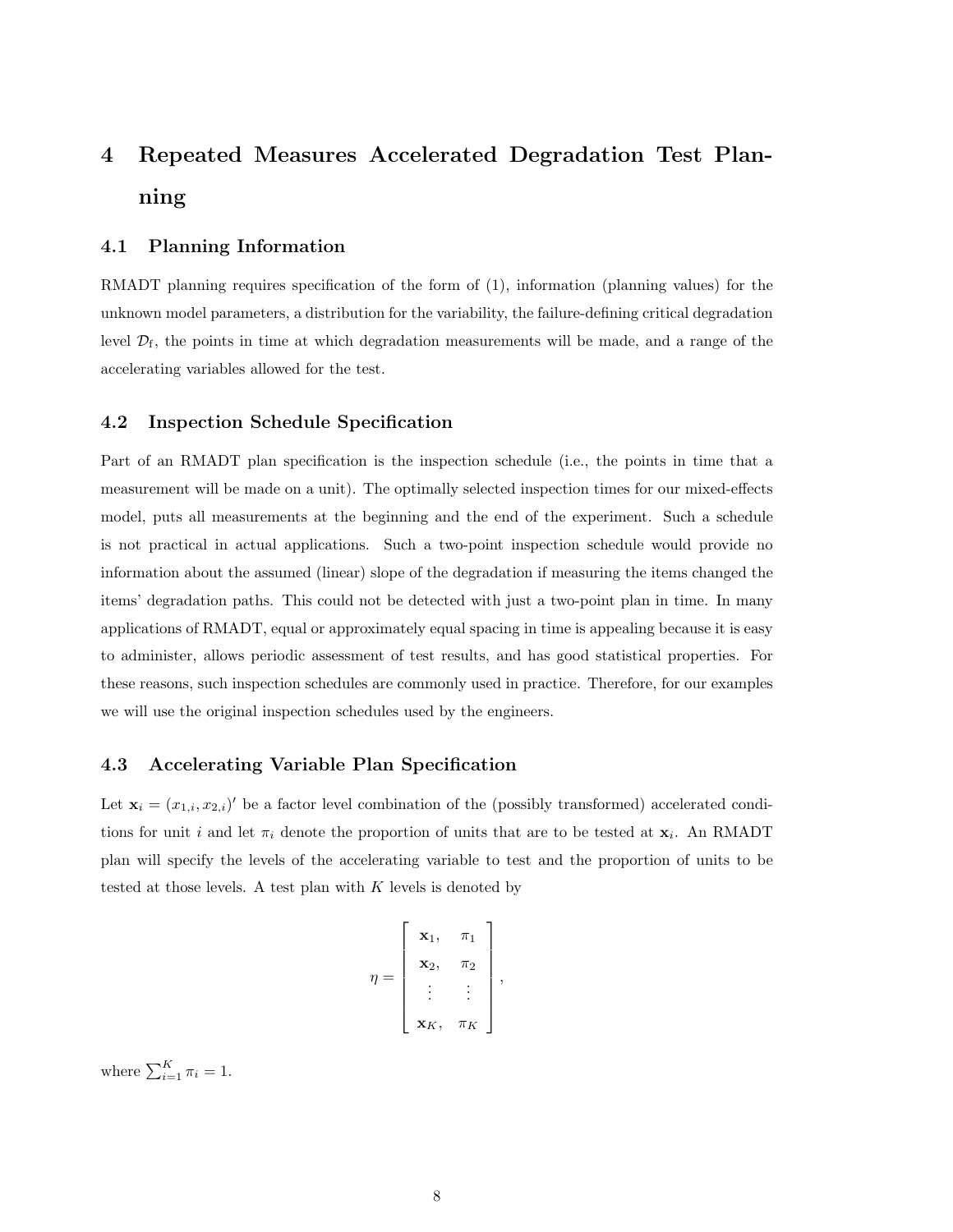#### 4.4 Constraints on the Experimental Region

The acceleration model in (1) adequately describes the underlying failure mechanism only within a certain range of **x**, say  $[\mathbf{x}_U, \mathbf{x}_H]$  where  $\mathbf{x} = (x_1, x_2)$  and  $\mathbf{x}_U = (x_{1U}, x_{2U})$  is the value of the accelerating variable at the use conditions, but testing will be limited to the interval  $[\mathbf{x}_L, \mathbf{x}_H]$ . Testing beyond  $x_H$  would cause the model to break down (e.g., by generating new failure modes) and testing below  $x_L$  would not provide much meaningful degradation information because the degradation rate would be small. Generally,  $x_L > x_U$ . Thus for practical RMADTs, the experimental region is between  $\mathbf{x}_L$  and  $\mathbf{x}_H$ .

## 5 Optimum RMADT Plan

#### 5.1 Criterion for Choosing an Optimum Plan

Suppose that the purpose of conducting an RMADT is to estimate  $t_p$ , a quantile of the failure-time distribution at the use conditions. We use (6), the large-sample approximate variance of the ML estimator of  $t_p$ , as our test-plan evaluation criterion.

Consider a situation where  $n$  available units are to be tested at  $K$  different points in the experimental space x. Based on the assumption of independence across units, the Fisher information matrix can be expressed as

$$
\mathcal{I}(\boldsymbol{\theta}, \eta) = \sum_{i=1}^{n} \mathcal{I}_{i}(\boldsymbol{\theta}, \eta) = \sum_{i=1}^{K} n_{i} \mathcal{I}_{i}(\boldsymbol{\theta}, \mathbf{x}_{i}) = n \sum_{i=1}^{K} \pi_{i} \mathcal{I}_{i}(\boldsymbol{\theta}, \mathbf{x}_{i})
$$
(7)

where  $n_i$ ,  $\pi_i$ , and  $\mathcal{I}_i(\theta)$  are the number of units, proportion of units, and the Fisher information matrix at condition  $i$ , respectively. Taking  $(7)$  and replacing it in  $(6)$  gives

$$
\Psi(\eta) = \text{Avar}(\hat{t}_p) = \mathbf{a}' \mathcal{I}^{-1}(\boldsymbol{\theta}, \eta) \mathbf{a} = \frac{1}{n} \mathbf{a}' \left[ \sum_{i=1}^{K} \pi_i \mathcal{I}_i(\boldsymbol{\theta}, \mathbf{x}_i) \right]^{-1} \mathbf{a}
$$
\n
$$
\propto \mathbf{a}' \left[ \sum_{i=1}^{K} \pi_i \mathcal{I}_i(\boldsymbol{\theta}, \mathbf{x}_i) \right]^{-1} \mathbf{a}
$$
\n(8)

and (8) will be used as the optimization criterion for evaluating test plans. It should be noted that the test-plan designs we calculate will be continuous designs. These designs can be approximated using discrete designs, however, which we do in the examples when approximate variances (or standard errors) are calculated for a given test plan.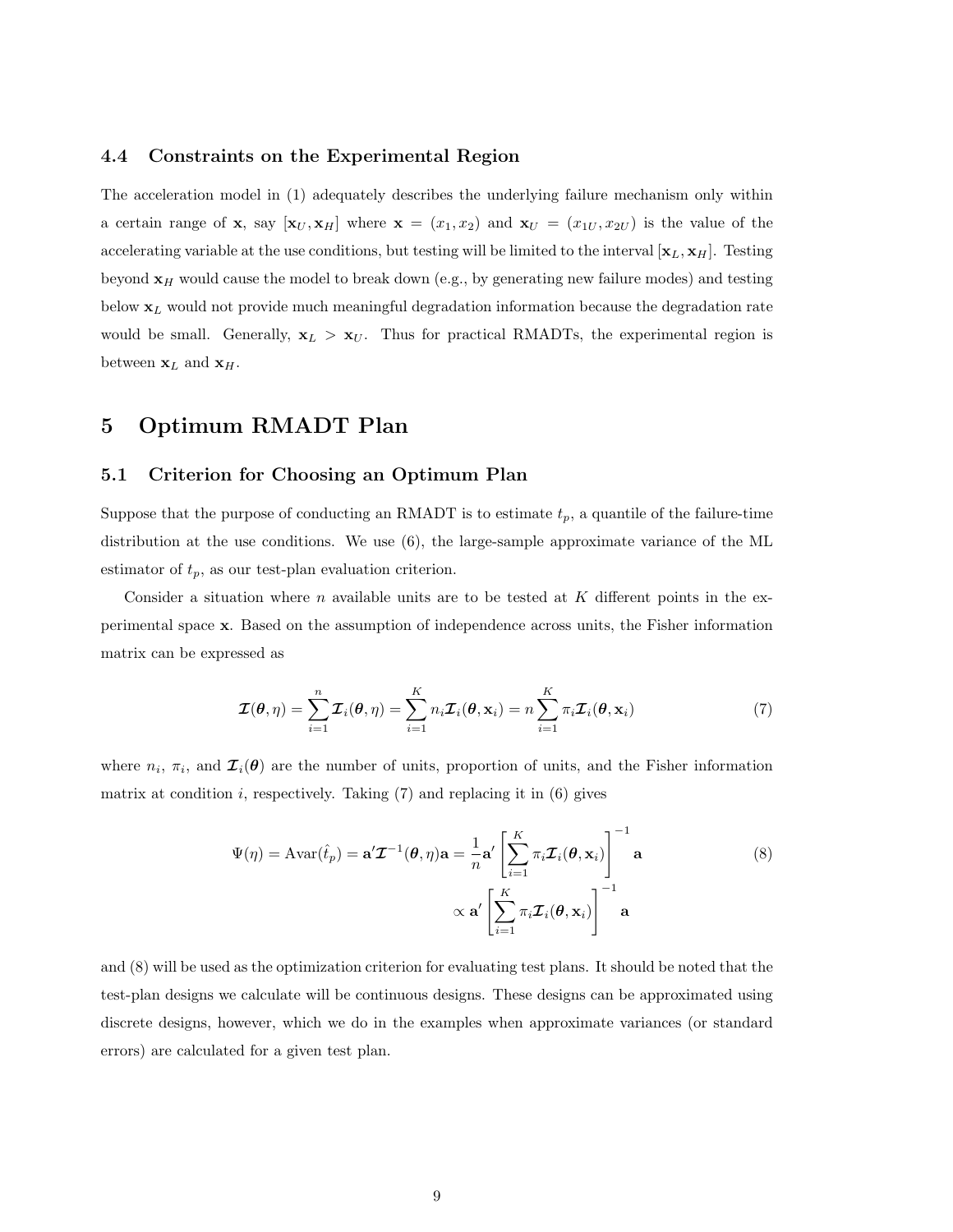#### 5.2 Checking the Initial Optimum Plan

We can use a numerical optimization algorithm to minimize  $(8)$  for given test-planning inputs. Whittle's (1973) general equivalence theorem (GET) can be used to check for global optimality of test plans. The GET can also be used to check whether an optimum test plan is unique or not (see Shi, Escobar, and Meeker, 2009 for example).

For an optimality criterion  $\Psi(\cdot)$ , the directional derivative,  $\Lambda$ , at a test plan  $\eta$  and in the direction of another test plan  $\nu$  is defined as

$$
\Lambda(\eta,\nu) = \lim_{\delta \to 0^+} \frac{\Psi[(1-\delta)\eta + \delta \nu] - \Psi(\eta)}{\delta}.
$$

For a criterion similar to (8), Shi, Escobar, and Meeker (2009) give the following expression as the directional derivative

$$
\Lambda(\eta,\nu) = \mathbf{a}'[\mathcal{I}(\eta)]^{-1}\mathcal{I}(\nu)[\mathcal{I}(\eta)]^{-1}\mathbf{a} - \mathbf{a}'[\mathcal{I}(\eta)]^{-1}\mathbf{a}
$$
\n(9)

and this expression also applies to our optimization problem. Shi, Escobar, Meeker (2009) in their appendix also show how (9) satisfies all the requirements needed to apply the GET and the same requirements are satisfied for our model. Therefore, Whittle's GET can be used to determine if a test plan is optimum.

According to the GET, a test plan  $\eta^*$  will be optimum if and only if

$$
\sup_{\mathbf{x}}\Lambda_\Psi(\eta^*,\eta_{\mathbf{x}})=0
$$

for each singular test plan  $\eta_x$  (i.e., a test plan where all units are tested at one factor-level combination **x**), and the set of conditions  $\mathbf{x}_i^*$  in the optimal plan  $\eta^*$  are a subset of the conditions satisfying  $\Lambda_{\phi}(\eta^*, \eta_{\mathbf{x}}) = 0.$ 

## 6 Other RMADT Plans

Optimum accelerated test plans generally have practical deficiencies. Optimum plans are, however, useful in that they provide insight and heuristics for finding practically appealing compromise test plans that have good statistical properties.

#### 6.1 Traditional Plans

As described in Chapter 6 of Nelson (1990), a traditional test plan is one that uses equally spaced levels of the accelerating variable and equal allocation of units to those levels. In testing situations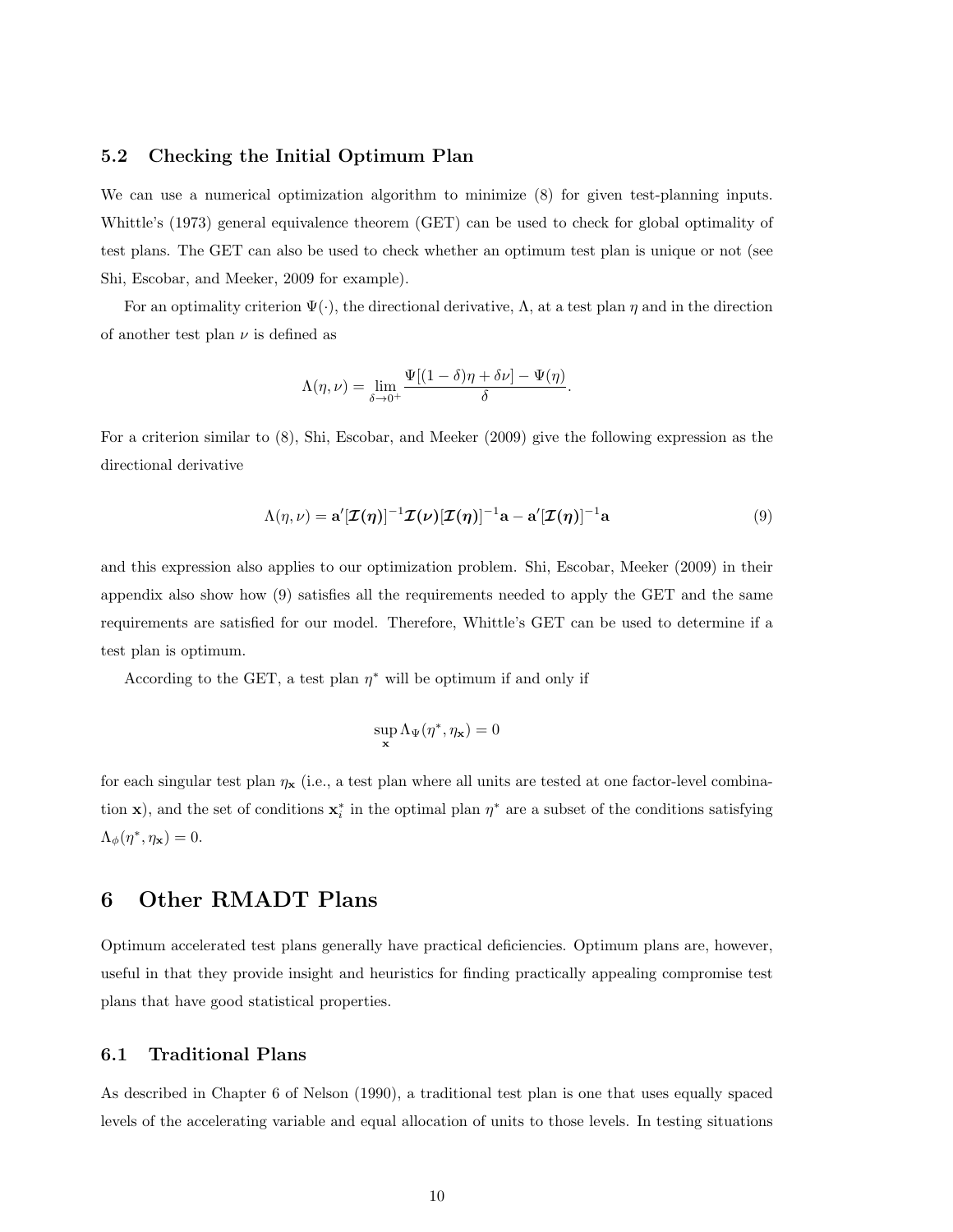that require extrapolation, as in RMADT, traditional plans may not be statistically efficient, yielding less precise estimates than the alternative test plans described here.

## 6.2 Compromise RMADT

Although optimum test plans have the smallest value of the large-sample approximate variance of the ML estimator of the failure-time quantile at the use conditions, these test plans have practical deficiencies and are not robust to deviations from model assumptions and other inputs. Traditional test plans will have a larger standard error than an optimum test plan, but tend to be more robust to departures from assumptions. Compromise test plans also tend to be robust to deviations from specified inputs, but have statistical properties that are better than traditional plans. A compromise test plan can be formed by starting with an optimum test plan structure and adding an additional point in the middle of the test space. A fixed proportion of units (say 10%) will then be tested at this additional point while optimization is performed over the other proportions. By fixing the proportion of units at the additional point, the compromise test plan can be optimized, subject to the constraint, and will not degenerate to an optimum test plan.

## 7 Examples of Planning RMADT

This section gives specific examples of planning RMADTs. For each example the planning information will be given, an optimum test will be found and verified, and the optimum test will be compared to compromise and traditional RMADTs.

#### 7.1 Test Plan to Estimate the Lifetime of Carbon-Film Resistors

This first example is based on the resistor data in Figure 1b. The square root transformation of time was chosen to make the sample paths approximately linear. Let  $y_{ijk}$  be the observed degradation for unit i,  $i = 1, \ldots, 19$ , at time point j,  $j = 1, \ldots, 5$  for level k of the accelerating variable,  $k = 1, 2, 3$ , and let  $x_k$  denote the Arrhenius transformation of temperature where  $x =$  $-11605/(\text{Temp}^{\circ}\text{C}+273.15)$ . The assumed linear accelerated degradation random effects model is

$$
y_{ijk} = \gamma x_k \tau_{ij} + b_0 + b_1 \tau_{ij} + \varepsilon_{ijk}, \qquad (10)
$$

where  $\tau =$ √ Time. Notice that (10) is a special case of (1) with  $x_1 = 0$ ,  $x_2 = x$  and  $\gamma_2 = \gamma$ . The coefficient  $-11605$  in the Arrhenius transformation is used so that the coefficient  $\gamma$  can be interpreted as the effective activation energy in the commonly used units eV/K where eV denotes electron volts and K denotes kelvin temperature.

For this example, we will consider two different types of test plans. The first will be a test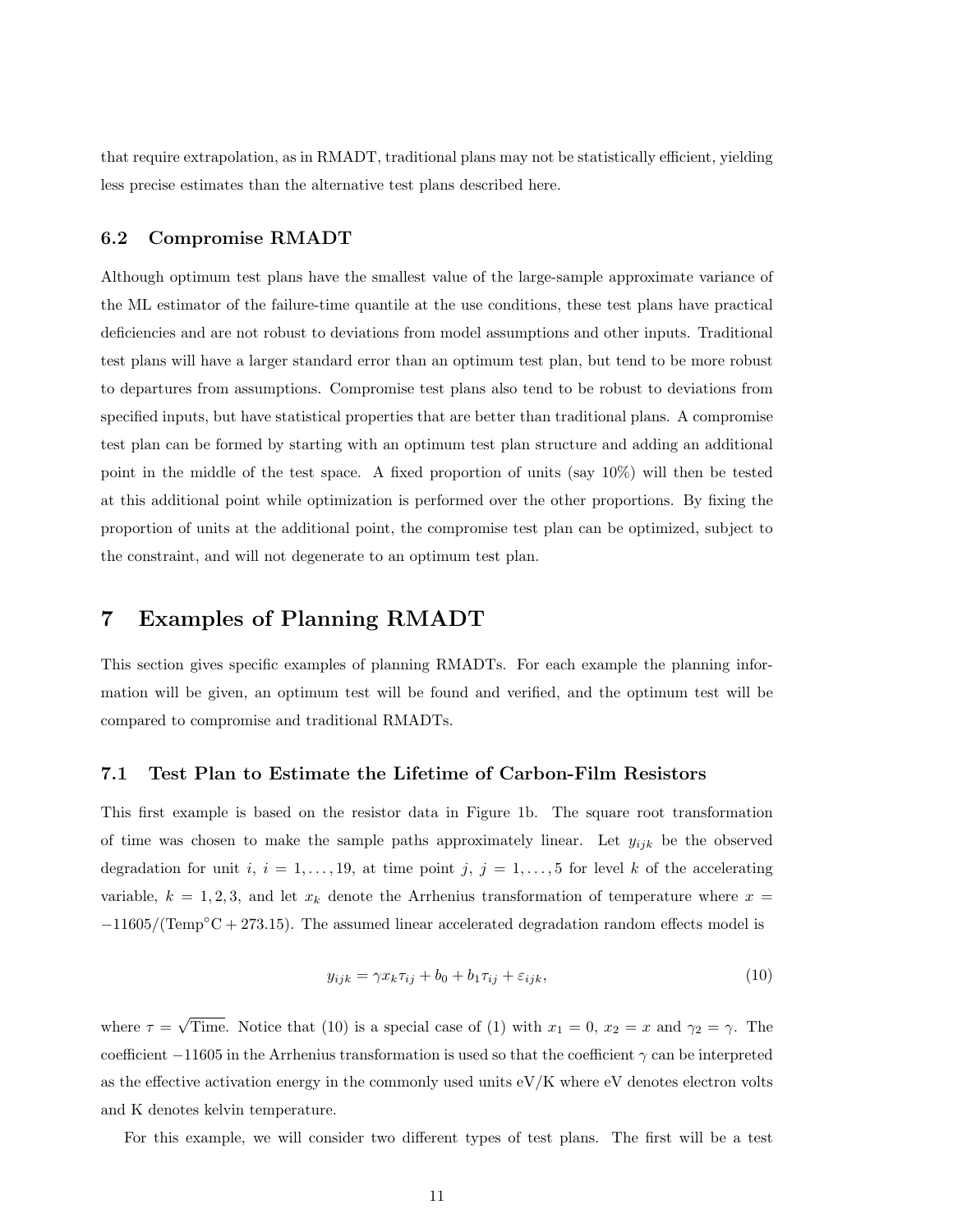plan that tests some units at the nominal use conditions. These plans will be called Plan type 1. The second type of plan will only test units within the experimental region  $[x_L, x_H]$  where  $x_L > x_U$ . These plans will be called Plan type 2. Engineers may want to test some units at the nominal use conditions to check for differences in behavior relative to degradation at the accelerated conditions (e.g., analytical chemical measurements could be used to assure that increased levels of the accelerating variables have not changed the nature of the chemical reactions).

The rest of the planning information for this example is as follows:

- The failure definition is  $\mathcal{D}_f = 230 \Omega$ .
- The test will run for 8084 hours.
- All units will have the same measurement schedule that was used in the original test with the inspections being made at 0, 452, 1030, 4341, and 8084 hours.
- 173◦C is the maximum allowable testing temperature.
- 83 $\degree$ C is the minimum testing temperature.
- The use temperature is  $50^{\circ}$ C.
- The proportion of units tested at the nominal use conditions, denoted by  $\pi_U$ , is 5%.

We suppose that the goal is to develop a test plan that will evaluate the failure-time distribution of new lower-cost resistors that are otherwise believed to have degradation properties that are similar to those in the previous test. The test plan properties will depend on the unknown model parameters **θ**. The planning values for **θ** are  $\beta_0^{\Box} = 218.4$ ,  $\beta_1^{\Box} = 0.53$ ,  $\gamma^{\Box} = 0.016$ ,  $\sigma_{b_0}^{\Box} = 2.181$ ,  $\sigma_{b_1}^{\Box} = 0.00038$ ,  $\rho^{\Box} = 0.628$ , and  $\sigma^{\Box} = 0.59$  (these are based on the ML estimates from the original data).

From optimum experiment design theory, we generally expect that an optimum test plan will spread the units out to the boundary of the experimental region. This leads us to consider a twopoint optimum plan where a proportion  $\pi_L$  of the units should be at  $\mathbf{x}_L$  (the lowest allowable accelerating conditions of the test) and  $1 - \pi_L$  of the units should be at  ${\bf x}_H$  (the highest allowable accelerating conditions of the test). Then (8) reduces to

$$
Avar(\hat{t}_p) = \mathbf{a}' \left[ \pi_U \mathcal{I}_U(\boldsymbol{\theta}, x_U) + \pi_L \mathcal{I}_L(\boldsymbol{\theta}, x_L) + (1 - \pi_U - \pi_L) \mathcal{I}_H(\boldsymbol{\theta}, x_H) \right]^{-1} \mathbf{a}
$$
(11)

for tests under Plan type 1 and for tests under Plan type 2

$$
Avar(\hat{t}_p) = \mathbf{a}' \left[ \pi_L \mathcal{I}_L(\boldsymbol{\theta}, x_L) + (1 - \pi_L) \mathcal{I}_H(\boldsymbol{\theta}, x_H) \right]^{-1} \mathbf{a}.
$$
 (12)

Table 1 gives the optimum RMADT (and other kinds of test plans) under Plan type 1 and Table 2 gives the optimum RMADT under Plan type 2 for the planning information given above.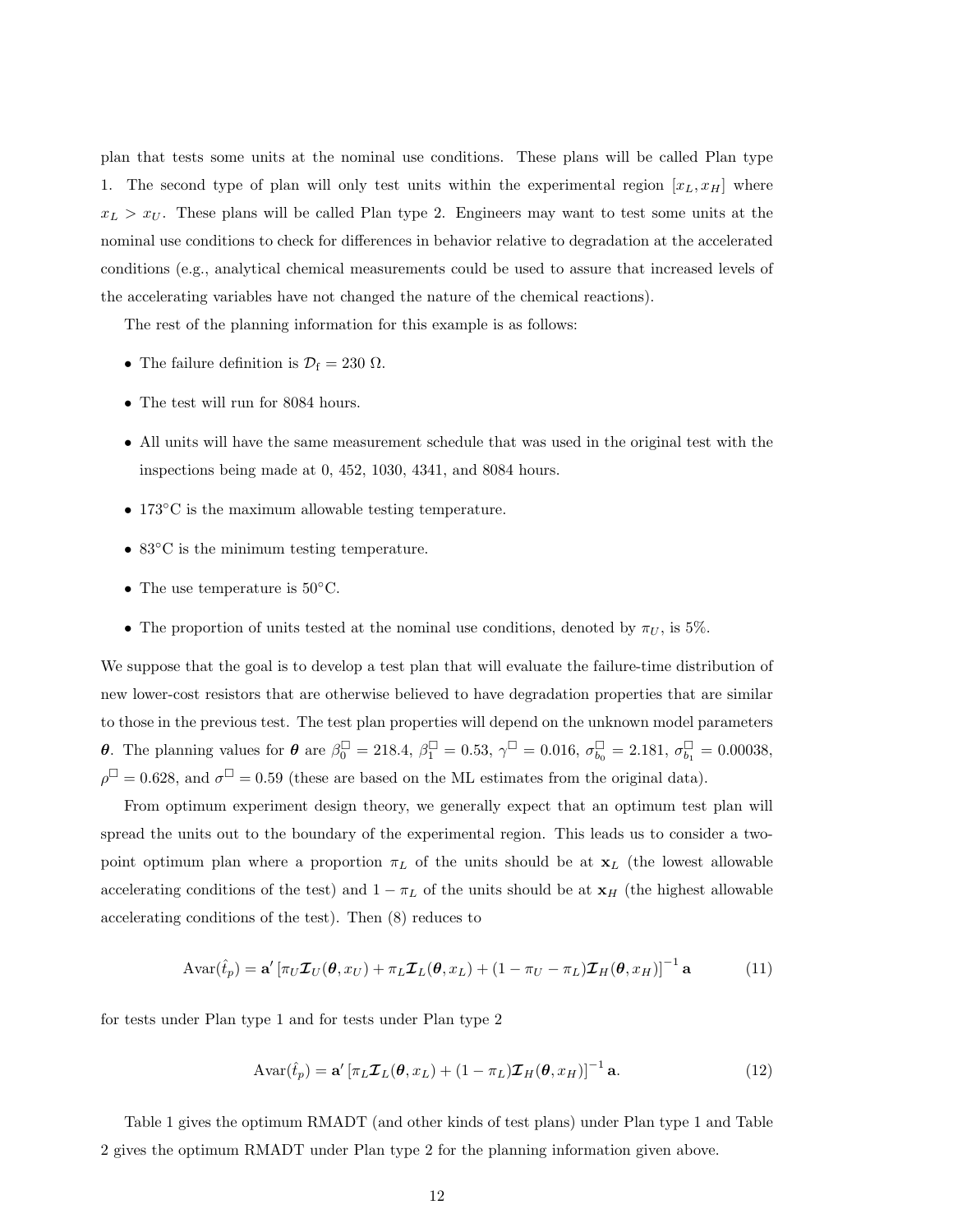|             | Plan type 1                |                                   |                   |
|-------------|----------------------------|-----------------------------------|-------------------|
| Plan        | Temperature <sup>o</sup> C | Allocation                        | $\text{ASE}(t_p)$ |
| Optimum     | (50, 83, 173)              | (.05, .711, .239)                 | 21808             |
| Compromise  | (50, 83, 111.5, 173)       | (0.05, 0.625, 0.1, 0.225)         | 22162             |
| Original    |                            |                                   |                   |
| Traditional | (50, 83, 113, 143, 173)    | (.05, .2375, .2375, .2375, .2375) | 24189             |

Table 1: Optimum, compromise, and traditional test plans as well as the large-sample approximate standard error under Plan 1 for the resistor example and assuming  $n = 29$  test units (as in the original experiment).

|             | Plan type 2                |                      |                         |  |
|-------------|----------------------------|----------------------|-------------------------|--|
| Plan        | Temperature <sup>o</sup> C | Allocation           | $\text{ASE}(\hat{t}_p)$ |  |
| Optimum     | (83, 173)                  | (.748, .252)         | 22561                   |  |
| Compromise  | (83, 111.5, 173)           | (.662, .1, .238)     | 22853                   |  |
| Original    | (83, 133, 173)             | (.33, .33, .33)      | 26289                   |  |
| Traditional | (83, 113, 143, 173)        | (.25, .25, .25, .25) | 26578                   |  |

Table 2: Optimum, compromise, the original plan from the study, and traditional test plans as well as the large-sample approximate standard error under Plan 2 for the resistor example and assuming  $n = 29$  test units (as in the original experiment).

In order to use the GET when some units are constrained to be tested at the use conditions, a modification to the theorem must be made, as described by Ying and Meeker (2010). Instead of considering singular tests where all the units are tested at a single level of temperature, the alternative plan must also put the same proportion of units at the use conditions and the remaining proportion at a single test condition. Figure 3 shows (9) at  $\eta_1^*$  as a function of  $x_L$ . Notice that at the end points of the test design space, the directional derivative reaches its maximum and is zero showing that this plan is indeed optimum. The corresponding figure for  $\eta_2^*$  is similar and is omitted to save space.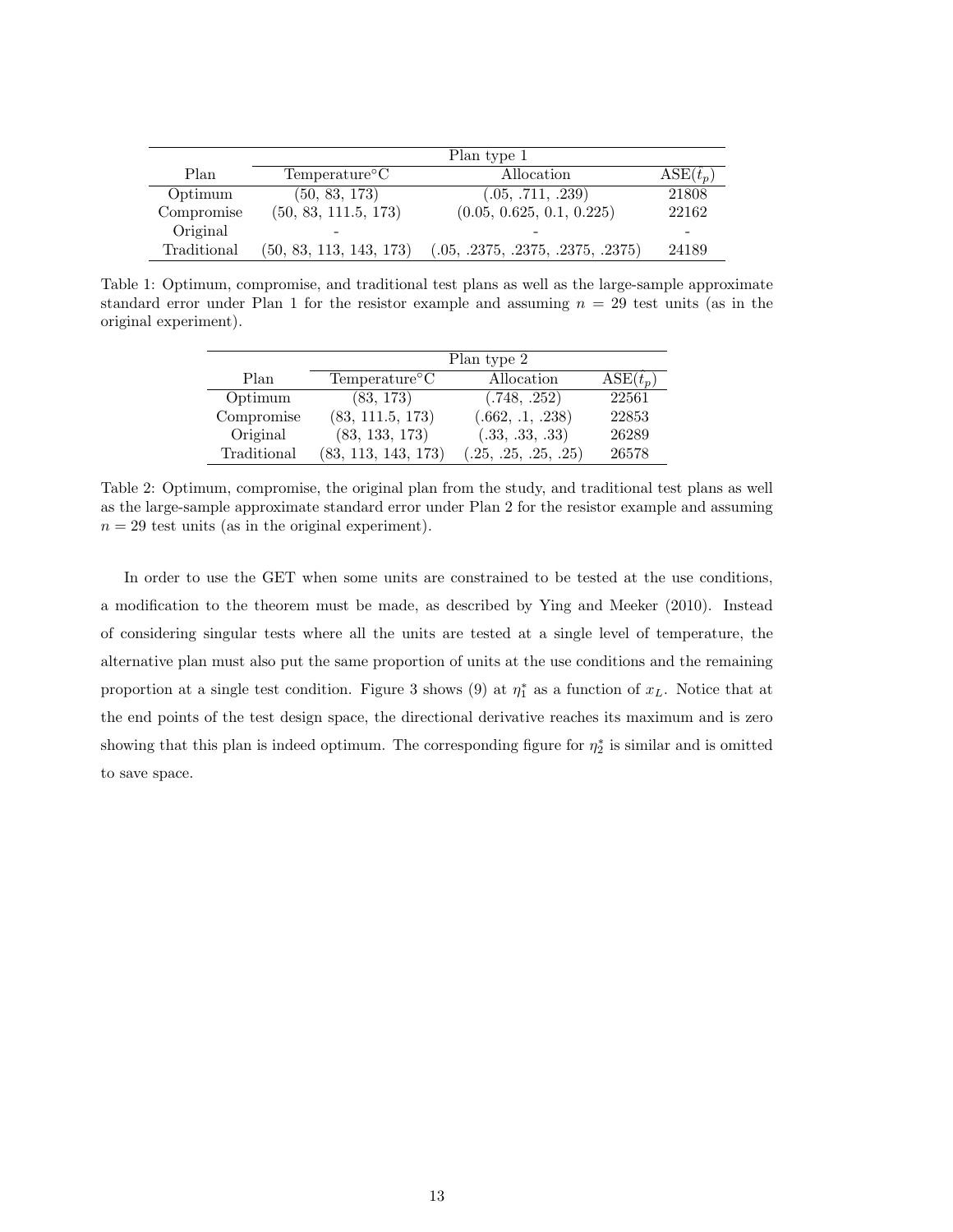

Figure 3: Plot of the directional derivative in (9), evaluated at the optimum plan in Section 5 versus lowest level of temperature. The points in this figure correspond to the temperatures selected for the optimized plan.

We next consider other RMADT test plans, beginning with a traditional test plan. Recall that a traditional test plan places an equal proportion of units to equally spaced levels of the accelerating variable. Traditional test plans for Plans 1 and 2 for this example are given in Tables 1 and 2, respectively.

A compromise between the optimum and traditional test plans will select a third, middle level in between the lowest and the highest levels of  $x$  in the optimized test plan. For this example, the midpoint is  $x_M = -30.17$  (the Arrhenius transformation of 111.5°C). A constraint must be put on  $\pi_M$ ; otherwise the compromise test plan will degenerate to a two-point optimum plan. We use the constraint  $\pi_M = 0.10$ . The optimized compromise test plan is found by selecting the values of  $x_L$ and  $\pi_L$ , subject to the center-level constraint that minimizes (14). For this example, the compromise test plan for both plans 1 and 2 are also given in Tables 1 and 2, respectively.

Notice that the value of  $\text{ASE}(\hat{t}_p)$  for the optimum test plans given in Tables 1 and 2 are rather different. This difference comes from the additional points being tested at the use conditions in the Plan 1 optimum plan. Generally for RMADTs,  $ASE(\hat{t}_p)$  can be improved by testing more units at the use conditions. This is because these test selection procedures assume that the given model is correct and additionally there is complete data (i.e., no censoring). With this model assumption, in order to best estimate  $t_p$  at use conditions, all one needs to do is test all units at these conditions. This, however, is not a practical strategy because generally highly reliable items will have little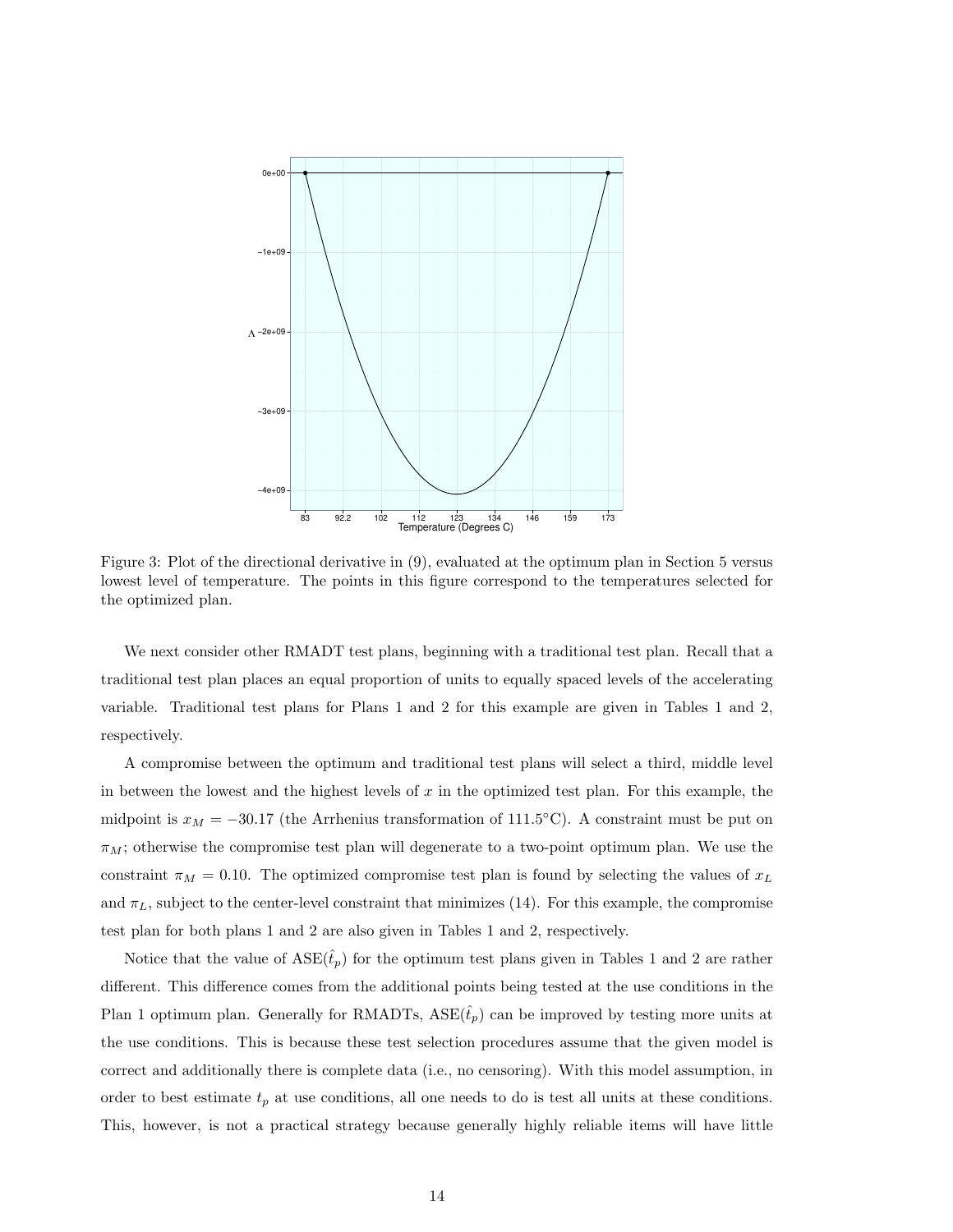meaningful degradation, and thus the needed inferences about lifetime will implicitly require an unreasonable amount of extrapolation in time.

## 7.2 Test Plan to Assess Scar Width Growth

This example is based on the scar-width data presented in Figure 2b. Let  $y_{ijk} = \log(D_{ijk})$  be the observed, transformed degradation for unit i,  $i = 1, \ldots, 12$ , at time point  $t_{i,j}$ ,  $j = 1, \ldots, 8$  and for accelerating level k,  $k = 1, 2, 3$ , where D was defined to be scar width in microns. A model that can describe these data is

$$
y_{ijk} = \gamma_1 x_{1i} + \gamma_2 x_{2i} \tau_{ij} + b_0 + b_1 \tau_{ij} + \varepsilon_{ijk} \tag{13}
$$

where  $\tau_{ij} = \log(t_{ij})$ ,  $x_{1i} = x_{2i} = \log(\text{weight}_i)$  where weight is in grams, and  $\varepsilon_{ijk} \stackrel{iid}{\sim} N(0, \sigma^2)$ .

The rest of the planning information is as follows:

- The failure definition is  $\mathcal{D}_f = 50$  microns  $(y_f = \log(50) = 3.912023)$ .
- The test will run for 500 cycles.
- All units will have the same measurement schedule where inspections were made after 2, 5, 10, 20, 50, 100, 200, and 500 cycles.
- 100g is the maximum allowable testing weight.
- 10g is the lowest allowable testing weight.
- The use weight is 5g.

Suppose that the goal is to develop a test plan that will evaluate the wear resistance of new lower cost metal plates that are believed to be equally durable and otherwise similar to those that were tested previously. The test plan will depend on the unknown model parameters  $\theta$ . The planning values for  $\theta$  are  $\beta_0^{\Box} = 2.089$ ,  $\beta_1^{\Box} = 0.183$ ,  $\gamma_1^{\Box} = 0.018$ ,  $\gamma_2^{\Box} = 0.00014$ ,  $\sigma_{b_0}^{\Box} = 0.117$ ,  $\sigma_{b_1}^{\Box} = 0.019$ ,  $\rho^{\Box} = -0.252$ , and  $\sigma^{\Box} = 0.048$  (these are again based on the ML estimates from the original data).

Next we find an optimum test plan for this example. As in Section 7.1, the optimum test plan is expected to spread the units out to the boundary of the experimental region. This leads us to consider a proposed two-point optimum plan where a proportion  $\pi_L$  of the units should be tested at  $x_L$  (the lowest allowable accelerating conditions of the test) and  $1 - \pi_L$  of the units should be tested at  $x_H$  (the highest allowable accelerating conditions of the test). This again reduces (8) to

$$
Avar(\hat{t}_p) = \mathbf{a}' \left[ \pi_L \mathcal{I}_L(\boldsymbol{\theta}, \mathbf{x}_L) + (1 - \pi_L) \mathcal{I}_H(\boldsymbol{\theta}, \mathbf{x}_H) \right]^{-1} \mathbf{a}.
$$
 (14)

The optimum plan for this example is given in Table 3 along with a compromise test plan using the same structure and constraints used in the resistor example, a traditional test plan, and the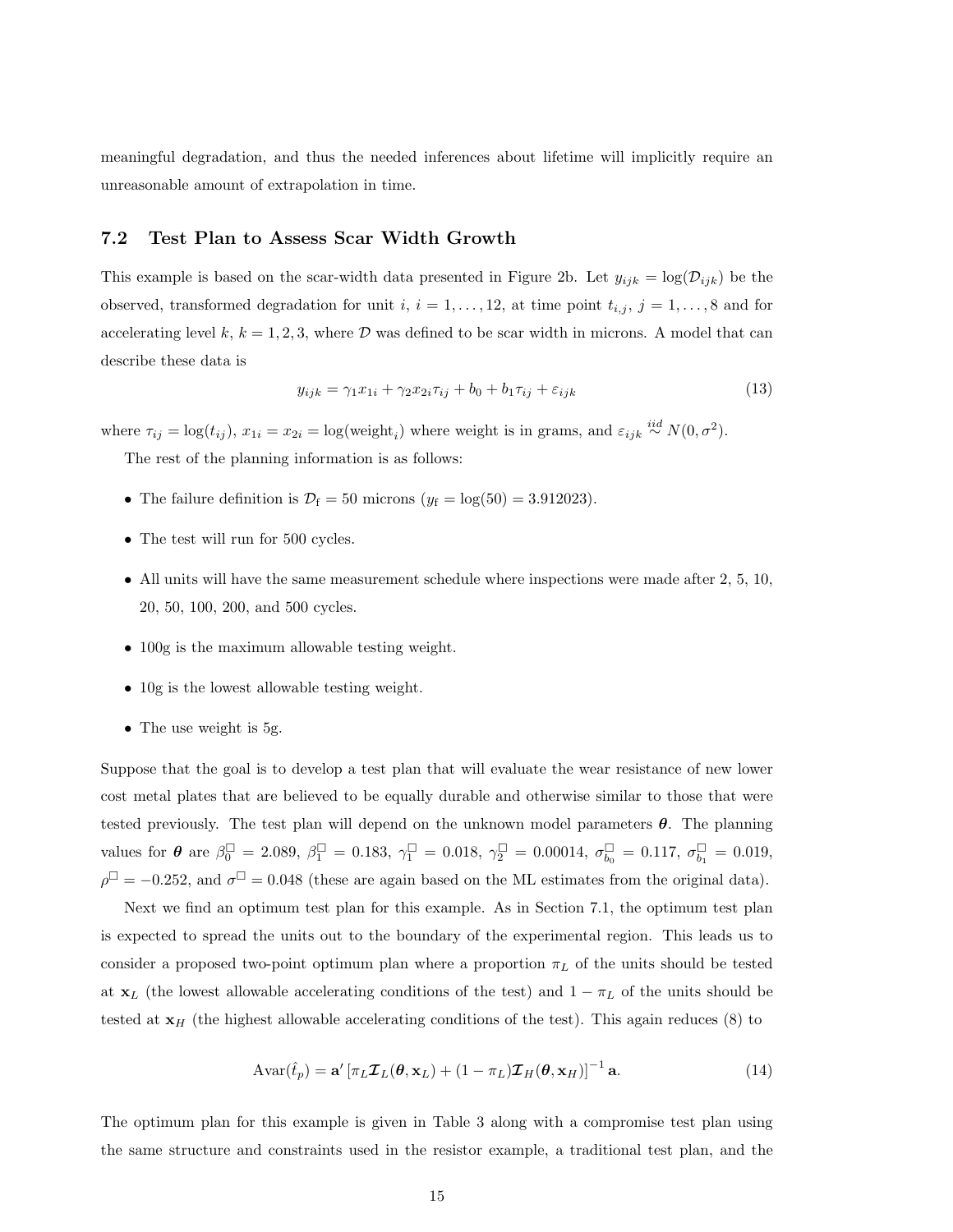plan used in the original study. We verified optimality numerically by using the GET but omit the plot as it is similar to Figure 3. The compromise test plan meets practical constraints and provides useful improvement in statistical precision, relative to the original and traditional plans.

| Test Plan   | Weight in grams   | Allocation           | $\text{ASE}(\hat{t}_p)$ in kilocycles |
|-------------|-------------------|----------------------|---------------------------------------|
| Optimum     | (10, 100)         | (.95, .05)           | 1795                                  |
| Compromise  | (10, 55, 100)     | (.855, .1, .045)     | 1837                                  |
| Original    | (10, 50, 100)     | (.33, .33, .33)      | 2086                                  |
| Traditional | (10, 40, 70, 100) | (.25, .25, .25, .25) | 2269                                  |

Table 3: Optimum, compromise, the original plan from the study, and a traditional test plan, comparing the large-sample approximate standard error for the metal wear example and assuming  $n = 12$  test units (as in the original experiment).

## 8 Monte Carlo Simulation To Evaluate a RMADT Plans

Simulation is a powerful tool to help visualize the variability involved in the test-planning and data analysis processes and allows evaluation of the properties of accelerated test plans without having to use large-sample approximations. As such, simulation and analytical evaluation are complimentary tools for test planning. Additionally, simulation can be used to evaluate the adequacy of large-sample approximations. We illustrate the use of simulation in test planning using the scar-width example.

A simulation trial was conducted for each of the RMADT plans listed in Table 3. A simulation trial consisted of allocating 24 units to the accelerating levels based on the different test plans. The planning information (i.e., assumed values of the model parameters) were used to generate data at each of the different accelerating variable levels. ML estimates were then obtained from the simulated data and used to estimate the lifetime quantile. The simulation was repeated 10,000 times for each of the four test plans.

Figure 4 shows histograms of the ML estimates of the 0.10 quantile of the failure-time distribution at use conditions for the different plans listed in Table 3. The vertical line in Figure 4 is the actual failure-time quantile according to the planning information. First notice that the shape of the histograms are similar for the optimal and compromise test plans. The reason for this is that with a relatively small sample size, the test plans are very similar in the way the units are allocated to the accelerating levels. That is, for the optimum test plan, the allocation to the low and high levels are 23 and 1 units respectively. For the compromise test plan, the allocation is 21, 2, and 1 units allocated to the lowest level, the middle level, and the highest level of the accelerating variable, respectively. Additionally the plot shows the increased variability in the original and the traditional test plans.

Figure 5 shows the sample standard deviation computed from the simulated values in Figure 4 as well as the large-sample approximate standard errors for other test plans using  $n =$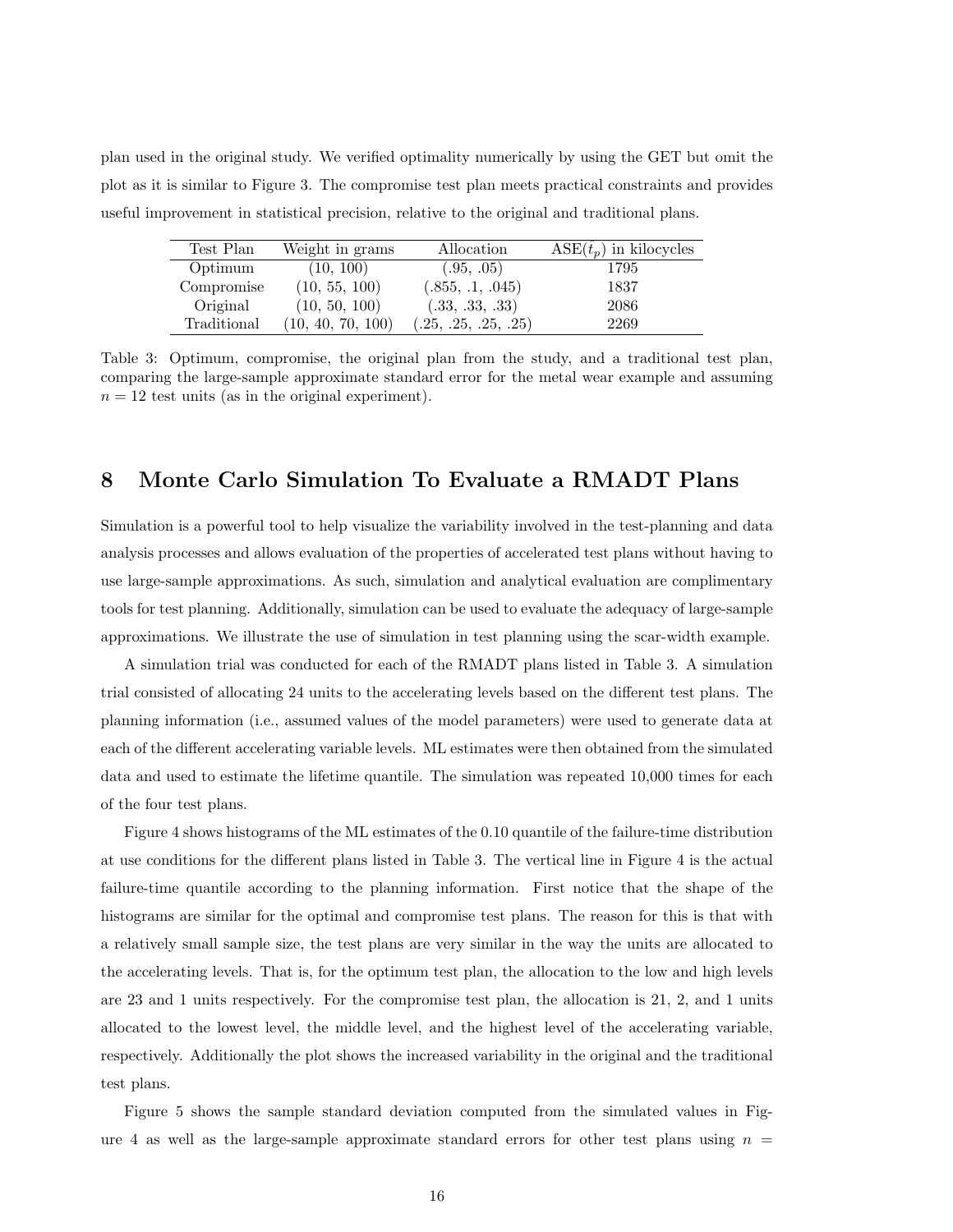12, 24, 36, 60, 120, 240 and 300. The large sample approximate variance tends to be less than the actual variance. Because the ratio between the approximate and actual variances do not differ importantly across different kinds of test plans, the approximate variance provides an effective method for optimizing, but simulation should be used to evaluate the actual precision and chosen sample size. As the sample sizes increases, the large-sample and the simulation-based values have better agreement. For  $n = 240$  the two approaches produce similar values.



Figure 4: Histograms of 10,000 simulated ML estimates of failure-time distribution quantiles at use conditions (50°C), for the different scar-width test plans given in Table 3 with  $n = 120$ . The vertical line indicates the failure-time quantile at the use conditions, evaluated at the planning information.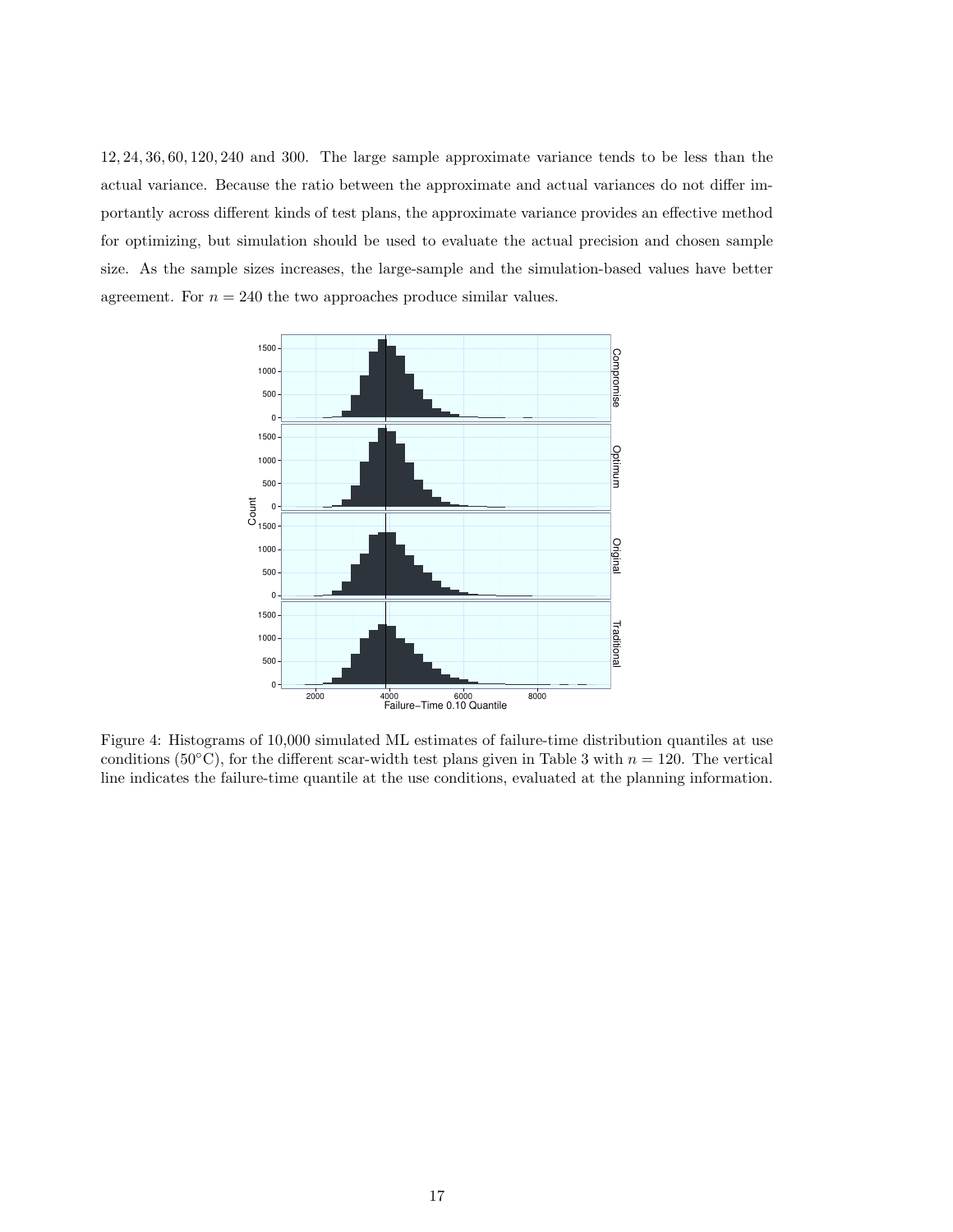

Figure 5: Comparison of values of  $\sqrt{n} \text{ASE}(\hat{t}_p)$  and simulation estimates of  $\sqrt{n} \text{ASE}(\hat{t}_p)$  for different RMADT plans and different sample sizes for the scar-width example.

## 9 Conclusions and Areas for Future Research

Nondestructive repeated measures degradation tests are useful for studying material or performance degradation of a product over time. It is important to plan these tests properly in order to achieve the desired level of precision while working within resource (time, number of units, and number of measurements) constraints. The methodology presented in this paper can be extended to more complicated situations. The following extensions are areas for future research:

- The examples used in this paper only considered a single-accelerating variable. Although they are not commonly used, some accelerated tests use two accelerating variables (e.g., temperature and humidity). A natural extension to this paper would be to develop test planning methods for two accelerating variables.
- It would be possible to extend the work in this paper to handle models that cannot be transformed to linear, such as the model with an asymptote used in Meeker, Escobar, and Lu (1998). For an example of test planning for such a model that has an asymptote see Section 22.5 of Meeker and Escobar (1998).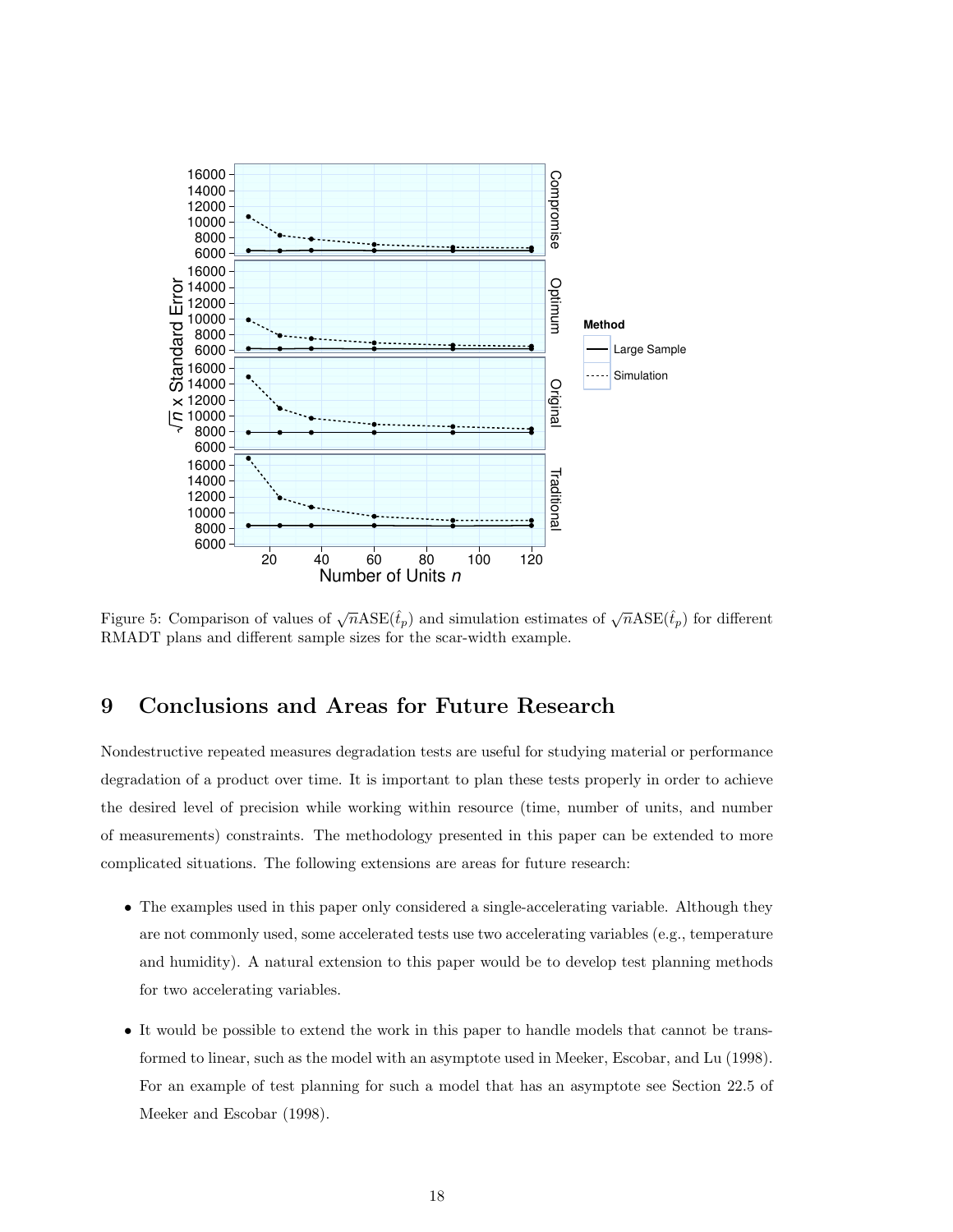- Allow more complicated covariance structures to describe the within-unit variability (such as autocorrelations that might be expected with smaller spacing between measurements).
- Extend to models where the accelerating variables can also influence the variability in the degradation slopes and intercepts.
- In our motivating applications, like most accelerated tests, the lengths of the tests were fixed according to a product development schedule. It would be possible to extend our work to test planning where optimization is performed over both the accelerating variable levels and length of the test. See Yu and Tseng (2003) for some work in this direction.
- Extend to competing risks models where there are multiple failure-causing degradation mechanisms. Shi and Meeker (2011) consider such a situation for an application involving destructive degradation testing.
- One could use Bayesian methodologies for test planning so that prior knowledge about the model parameters can be incorporated into both planning and analysis, similar to what has been done for accelerating life testing in Zhang and Meeker (2006) and accelerated degradation testing in Liu and Tang (2010).

## 10 Acknowledgments

The authors would like to thank Dr. Max Morris for his helpful insight into the interpretation of the results of our GET evaluations.

## 11 Appendix

#### 11.1 Derivation of the Information Matrix

For the derivation of the Fisher information matrix, we make (1) a little more concrete. Suppose that n items are to be tested and item i will be measured  $m_i$  times at factor-level combination j of the (possibly transformed) levels of the accelerating variables  $x_j = (x_{1j}, x_{2j})$ . Then (1) can be rewritten as

$$
Y_{ijk} = \mathbf{x}_j \boldsymbol{\gamma}' + \mathbf{z}_i \mathbf{b}' + \varepsilon_{ik},
$$

for  $i = 1, ..., n, j = 1, ..., K$ , and  $k = 1, ..., m_i$ .

Collecting into  $\mathbf{Y}_i = (Y_{ij1}, \dots, Y_{ijm_i})'$  the observations from unit i, an equivalent expression for the linear degradation model in (1) is

$$
\mathbf{Y}_{i} = \mathbf{X}_{i} \boldsymbol{\gamma}' + \mathbf{Z}_{i} \mathbf{b}'_{i} + \boldsymbol{\varepsilon}_{i}
$$
\n<sup>(15)</sup>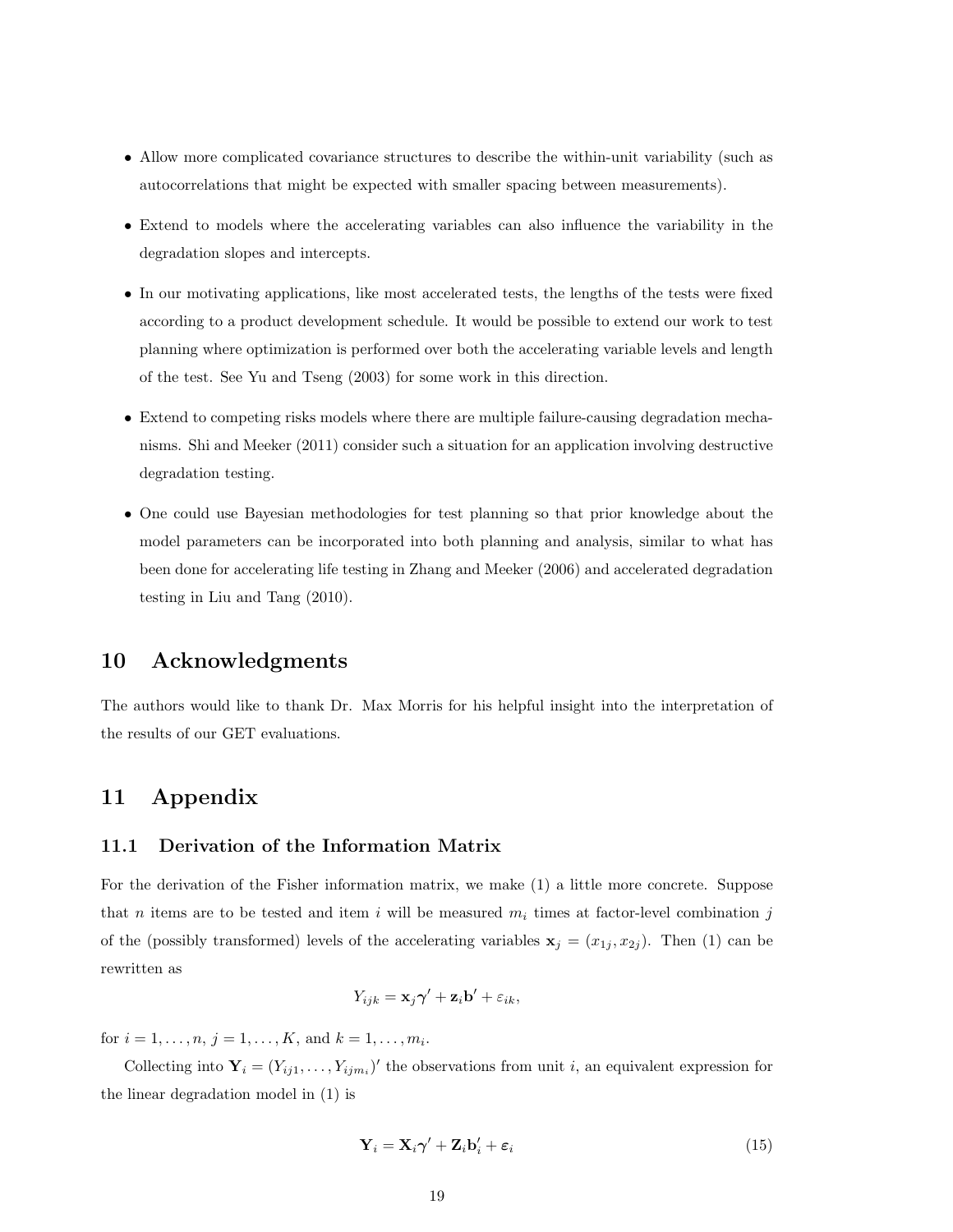where  $\gamma = (\gamma_1, \gamma_2), (b_0, b_1)' \sim BVN(\beta, V), X_i$  and  $Z_i$  are matrices of explanatory variables

$$
\mathbf{X}_{i} = \begin{pmatrix} x_{1j} & \tau_{i1} x_{2j} \\ \vdots & \vdots \\ x_{1j} & \tau_{im_i} x_{2j} \end{pmatrix}, \quad \mathbf{Z}_{i} = \begin{pmatrix} 1 & \tau_{i1} \\ \vdots & \vdots \\ 1 & \tau_{im_i} \end{pmatrix},
$$

and  $\varepsilon_i = (\varepsilon_{i1}, \ldots, \varepsilon_{im_i})'$ .

We assume independence between  $\varepsilon_i$  and  $\mathbf{b}_i$  and that the components of  $\varepsilon_i$  are independent and jointly normal distributed (a reasonable assumption when spacing between measurements is not too small), expressed as,  $\varepsilon_i \sim \text{MVN}(0, \sigma^2 \mathbf{I}_i)$  where  $\mathbf{I}_i$  is an  $m_i \times m_i$  identity matrix. It follows that  $\mathbf{Y}_i \sim \text{MVN}(\mathbf{X}_i \boldsymbol{\gamma} + \mathbf{Z}_i \boldsymbol{\beta}, \boldsymbol{\Sigma}_i)$  where

$$
\Sigma_i = \text{Var}(\mathbf{X}_i \boldsymbol{\gamma}' + \mathbf{Z}_i \mathbf{b}_i' + \boldsymbol{\varepsilon}_i) = \mathbf{Z}_i \mathbf{V} \mathbf{Z}_i' + \sigma^2 \mathbf{I}_i.
$$
\n(16)

The log-likelihood for observational unit  $i$  is

$$
\mathcal{L}_i = -\frac{1}{2}\log\left[\det(\Sigma_i)\right] - \frac{1}{2}(\mathbf{Y}_i - \mathbf{X}_i\boldsymbol{\gamma} - \mathbf{Z}_i\boldsymbol{\beta})'\Sigma_i^{-1}(\mathbf{Y}_i - \mathbf{X}_i\boldsymbol{\gamma} - \mathbf{Z}_i\boldsymbol{\beta}).
$$

The total log-likelihood for  $n$  units is

$$
\mathcal{L} = \sum_{i=1}^n \mathcal{L}_i = -\frac{1}{2} \sum_{i=1}^n \log \left[ \det(\Sigma_i) \right] - \frac{1}{2} \sum_{i=1}^n (\mathbf{Y}_i - \mathbf{X}_i \boldsymbol{\gamma} - \mathbf{Z}_i \boldsymbol{\beta})' \Sigma_i^{-1} (\mathbf{Y}_i - \mathbf{X}_i \boldsymbol{\gamma} - \mathbf{Z}_i \boldsymbol{\beta}).
$$

To simplify notation, collect into  $\beta^* = (\gamma, \beta)$ , the fixed effects model parameters, and collect into  $\mathbf{\hat{\theta}} = (\sigma_{b_0}^2, \sigma_{b_1}^2, \rho, \sigma^2)$ , the model variance component parameters. Using Equation (4) of Jenrich and Schluchter (1986), it can be shown that the Hessian Matrix,  $H_i$ , for unit i and its expected value are given by

$$
\mathbf{H}_{i} = \begin{pmatrix} \mathbf{H}_{\beta^{*}\beta^{*},i} & \mathbf{H}_{\beta^{*}\vartheta,i} \\ \mathbf{H}_{\vartheta\beta^{*},i} & \mathbf{H}_{\vartheta\vartheta,i} \end{pmatrix} = \begin{pmatrix} \frac{\partial^{2}\mathcal{L}_{i}}{\partial\beta^{*}\partial\beta^{*}} & \frac{\partial^{2}\mathcal{L}_{i}}{\partial\beta^{*}\partial\vartheta} \\ \frac{\partial^{2}\mathcal{L}_{i}}{\partial\vartheta\partial\beta^{*}} & \frac{\partial^{2}\mathcal{L}_{i}}{\partial\vartheta\partial\vartheta} \end{pmatrix}
$$

$$
\mathbf{E}(\mathbf{H}_{i}) = I_{i}(\boldsymbol{\theta}) = \begin{pmatrix} \mathbf{X}_{i}^{\prime}\Sigma_{i}^{-1}\mathbf{X}_{i} & \mathbf{0} \\ \mathbf{0} & \mathbf{M}_{i} \end{pmatrix}, \qquad (17)
$$

where  $\mathbf{M}_i$  is a  $4 \times 4$  symmetric matrix with elements

$$
M_{jk}^{i} = \frac{1}{2} \text{tr}(\Sigma_{i}^{-1} \Sigma_{ij} \Sigma_{i}^{-1} \Sigma_{ik}), \ j = 1, \dots, 4; \ k = 1, \dots, 4,
$$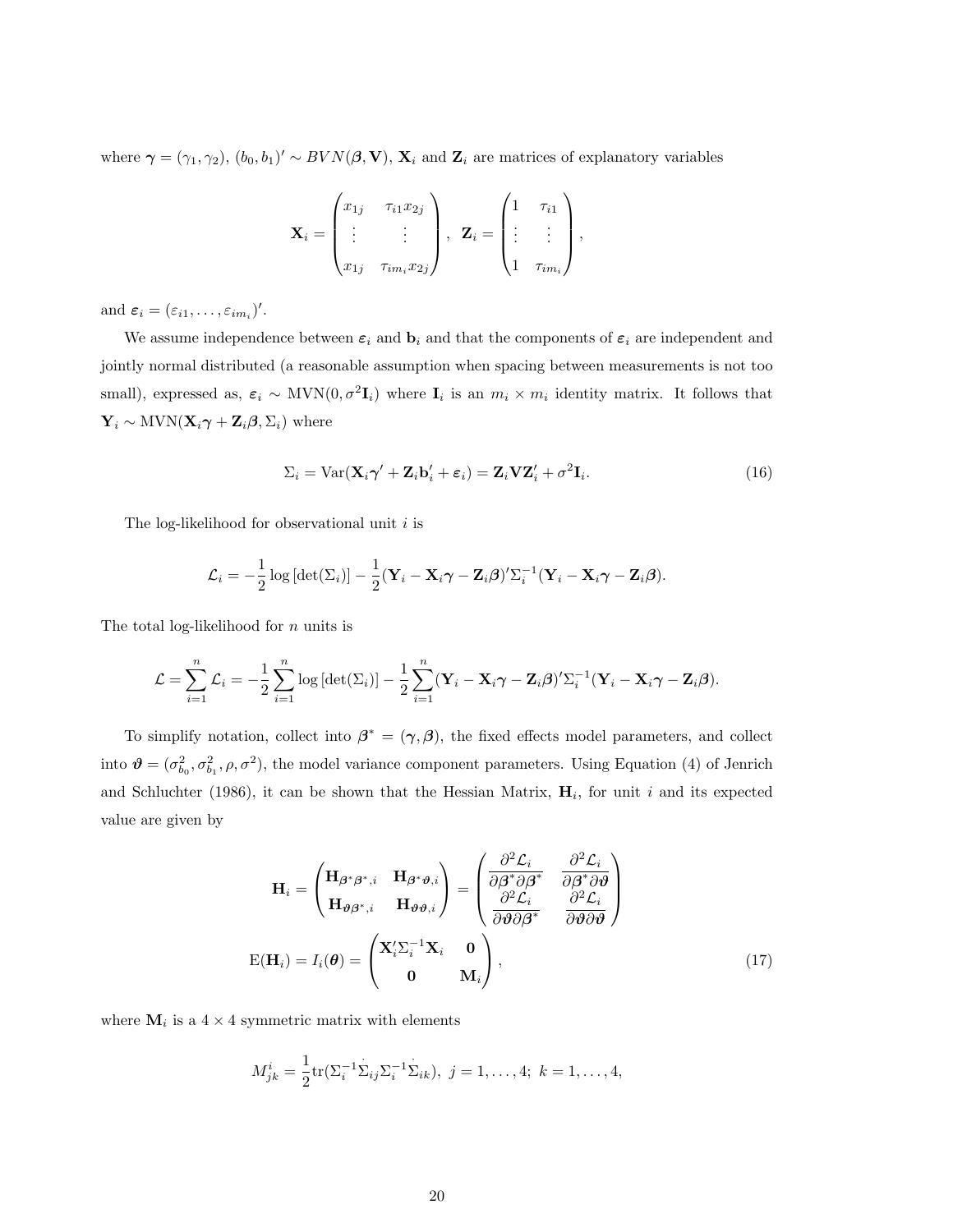and  $\Sigma_{ij} = \partial \Sigma_i / \partial \vartheta_j$ ,  $j = 1, ..., 4$ . From (16), it follows that

$$
\dot{\Sigma}_{i1} = \frac{\partial \Sigma_i}{\partial \sigma_{b_0}} = \mathbf{Z}_i \begin{pmatrix} 2\sigma_{b_0} & \rho \sigma_{b_1} \\ \rho \sigma_{b_1} & 0 \end{pmatrix} \mathbf{Z}'_i,
$$
\n
$$
\dot{\Sigma}_{i2} = \frac{\partial \Sigma_i}{\partial \sigma_{b_1}} = \mathbf{Z}_i \begin{pmatrix} 0 & \rho \sigma_{b_0} \\ \rho \sigma_{b_0} & 2\sigma_{b_1} \end{pmatrix} \mathbf{Z}'_i,
$$
\n
$$
\dot{\Sigma}_{i3} = \frac{\partial \Sigma_i}{\partial \rho} = \mathbf{Z}_i \begin{pmatrix} 0 & \sigma_{b_1} \sigma_{b_0} \\ \sigma_{b_1} \sigma_{b_0} & 0 \end{pmatrix} \mathbf{Z}'_i,
$$
\n
$$
\dot{\Sigma}_{i4} = \frac{\partial \Sigma_i}{\partial \sigma} = 2\sigma \mathbf{I}_i.
$$

Then the information matrix for all n units is  $\mathbf{I}(\boldsymbol{\theta}) = \sum_{i=1}^{n} I_i(\boldsymbol{\theta}).$ 

## 11.2 Derivation of  $t_p$  Given in Section 3.2

Suppose that a failure occurs at the first point in time where  $\mathcal{D} > \mathcal{D}_{f}$ . Let F denote the CDF of the random variable T and let  $\sigma_{b_0b_1} = \rho \sigma_{b_0} \sigma_{b_1}$ . Then

$$
F(t_p) = 1 - \Phi_{\text{nor}} \left( \frac{y_f - x_1 \gamma_1 - x_2 \tau_p \gamma_2 - \mathbf{z} \boldsymbol{\beta}'}{\sqrt{\sigma_{b_0}^2 + \tau_p^2 \sigma_{b_1}^2 + 2\tau_p \sigma_{b_0 b_1}}} \right) = p
$$
  
\n
$$
\Phi_{\text{nor}} \left( \frac{y_f - \beta_0 - x_1 \gamma_1 - (\beta_1 + x_2 \gamma_2) \tau_p}{\sqrt{\sigma_{b_0}^2 + \tau_p^2 \sigma_{b_1}^2 + 2\tau_p \sigma_{b_0 b_1}}} \right) = 1 - p
$$
  
\n
$$
\frac{y_f - \beta_0 - x_1 \gamma_1 - (\beta_1 + x_2 \gamma_2) \tau_p}{\sqrt{\sigma_{b_0}^2 + \tau_p^2 \sigma_{b_1}^2 + 2\tau_p \sigma_{b_0 b_1}}} = \Phi_{\text{nor}}^{-1} (1 - p)
$$
  
\n
$$
\frac{[y_f - \beta_0 - x_1 \gamma_1 - (\beta_1 + x_2 \gamma_2) \tau_p]^2}{\sigma_{b_0}^2 + \tau_p^2 \sigma_{b_1}^2 + 2\tau_p \sigma_{b_0 b_1}} = \left[ \Phi_{\text{nor}}^{-1} (1 - p) \right]^2
$$
  
\n
$$
k (\sigma_{b_0}^2 + \tau_p^2 \sigma_{b_1}^2 + 2\tau_p \sigma_{b_0 b_1}) = (h - r \tau_p)^2
$$
  
\n
$$
k \sigma_{b_1}^2 \tau_p^2 + 2\sigma_{b_0 b_1} k \tau_p + k \sigma_{b_0}^2 = h^2 - 2hr \tau_p + r^2 \tau_p^2
$$
  
\n
$$
\tau_p^2 (k \sigma_{b_1}^2 - r^2) + 2\tau_p (k \sigma_{b_0 b_1} + hr) + (k \sigma_{b_0}^2 - h^2) = 0
$$

where  $k = \left[\Phi_{\text{nor}}^{-1} (1-p)\right]^2$ ,  $h = y_f - \beta_0 - x_1 \gamma_1$ , and  $r = \beta_1 + x_2 \gamma_2$ . Let  $a = (k\sigma_{b_1}^2 - r^2), b = 2(k\sigma_{b_0b_1} + hr), c = (k\sigma_{b_0}^2 - h^2)$ . This equation is of the form:

$$
a\tau_p^2 + b\tau_p + c = 0\tag{19}
$$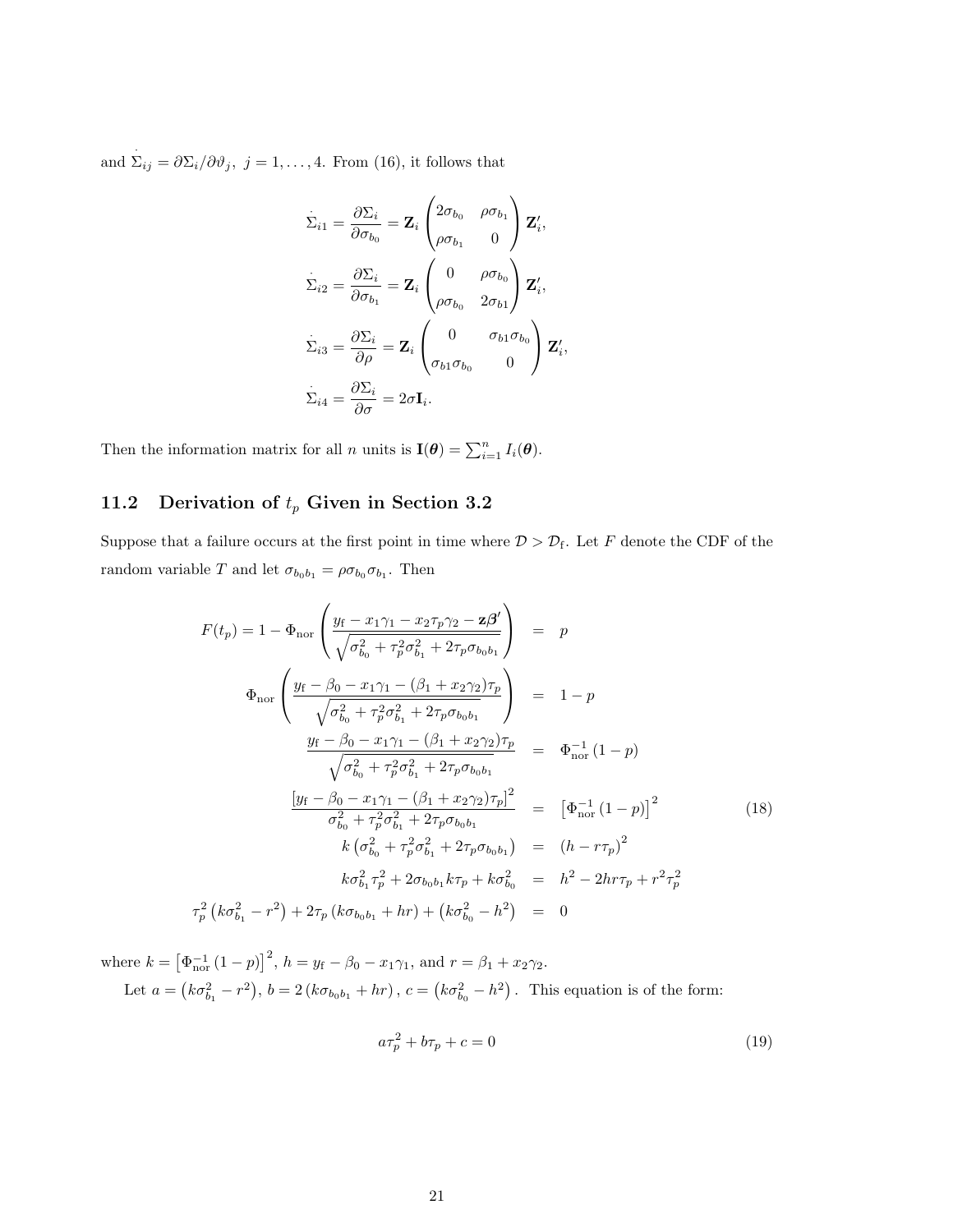with solutions for  $\tau_p$ 

$$
\tau_p = \frac{-b \pm \sqrt{b^2 - 4ac}}{2a}
$$
\n
$$
= \frac{-2 (k\sigma_{b_0b_1} + hr) \pm \sqrt{4 (k\sigma_{b_0b_1} + hr)^2 - 4(k\sigma_{b_1}^2 - r^2) (k\sigma_{b_0}^2 - h^2)}}
$$
\n
$$
= \frac{-(k\sigma_{b_0b_1} + hr) \pm \sqrt{(k\sigma_{b_0b_1} + hr)^2 - (k\sigma_{b_1}^2 - r^2) (k\sigma_{b_0}^2 - h^2)}}{k\sigma_{b_1}^2 - r^2}.
$$

The derivation when failure is defined as the first time at which  $\mathcal{D} < \mathcal{D}_{f}$  is similar, starting with

$$
F(t_p) = \Phi_{\text{nor}} \left( \frac{y_f - x_1 \gamma_1 - x_2 \tau_p \gamma_2 - \mathbf{z} \beta'}{\sqrt{\sigma_{b_0}^2 + \tau_p^2 \sigma_{b_1}^2 + 2 \tau_p \sigma_{b_0 b_1}}} \right).
$$

## 12 References

## References

- [1] Boulanger, M and Escobar, L A. Experimental design for a class of accelerated degradation tests. Technometrics 1994, 36, 260-272.
- [2] Guan, Q and Tang, Y. Optimal design of accelerated degradation test based on gamma process models. Chinese Journal of Applied Probability and Statistics 2013, 29 : 213-224.
- [3] Jenrich, R I and Schlucter, M D. Unbalanced repeated-measures models with structured covariance matrices. Biometrics 1986, 42, 805-820.
- [4] Li, Q and Kececioglu, D B. Design of an optimal plan for an accelerated degradation test: a case study. International Journal of Quality and Reliability Management 2006, 23, 426-440.
- [5] Lim, H and Yum, B. Optimal design of accelerated degradation tests based on Wiener process models. Journal of Applied Statistics 2011, 38, 309-325.
- [6] Liu, X and Tang, L. A Bayesian optimal design for accelerated degradation tests. Quality and Reliability Engineering International 2010, 26, 863-875.
- [7] Marseguerra, M Zio, E and Cipollone M. Designing optimal degradation tests via multi-objective genetic algorithms. Reliability Engineering and System Safety 2003, 79, 87-94.
- [8] Meeker, W Q and Escobar L A. Statistical Methods for Reliability Data, New York: John Wiley and Sons 1998.